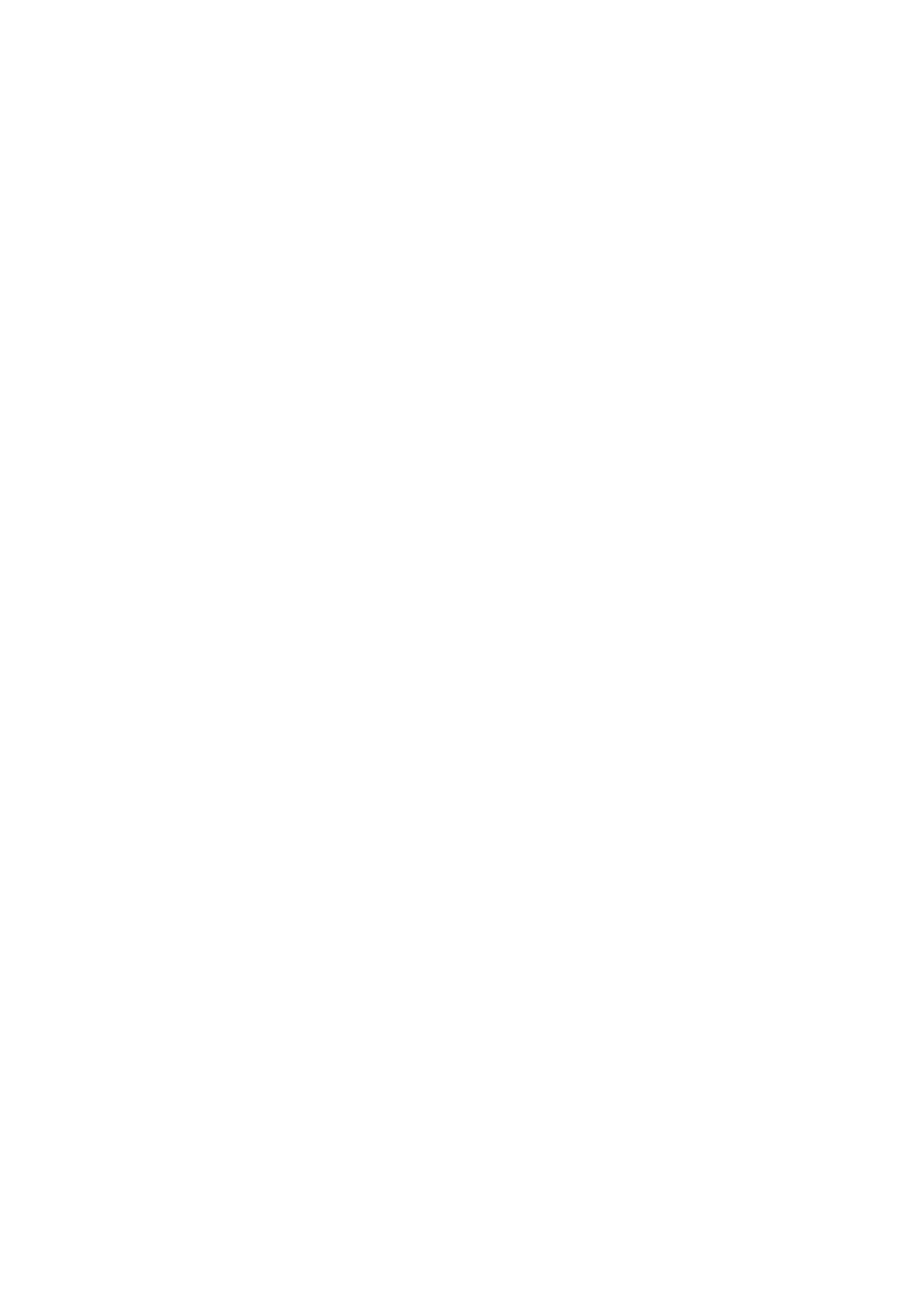#### Principles of Management

이 과목은 현대 기업조직의 성공을 위해 필요한 지식과 아이디 어를 원론적으로 강의하는 데 목적을 두고 있다. 기업경영의 기초 원리를 설명하는 경영학원론의 강의방법으로는 과제 중심적 접근 법, 관리과정적 접근법, 기업기능적 접근법 등이 있으나 이 과목에 서는 가장 포괄적이고 체계적인 시스템론적 접근법을 택하고자 한 다. 이 과목의 주요내용은 경영학일반론, 경영주체와 거시경영, 경 영전략론, 경영조직론, 기능관리론, 사람관리론, 비전경영론으로 구 성되어 있으며, 서구의 일반적인 경영현상과 한국의 특수한 상황 을 비교하여 설명하고자 한다.

The purpose of this course is to provide students with the theories, knowledge, and ideas required to succeed in managing today's organizations. There are many methods to approach management, including the topics approach, management process approach, and business functions approach, but the "systems approach", the most comprehensive method, will be used in this course. Main contents consist of foundations in management, entrepreneur and macromanagement, corporate strategy, organization theory, human resource management, and vision management. Moreover, students will compare issues of other countries with those of Korea.

## 251.103 경제원론 3-3-0

#### Fundamentals of Economics

이 강의는 학생들로 하여금 글로벌 지식기반시대의 기업, 산업 및 국가 경제의 성장, 안정, 능률, 형평, 국제수지 등의 근본문제 를 이해하고 그 해결을 위한 정책방안을 강구하는데 필요한 각종 핵심경제원리, 개념, 경제시스템 등을 쉽게 이해할 수 있게 한다. 이 강의는 기업, 산업, 국가경제 및 글로벌 경제차원의 분석, 한 ․ 미 ․ 일 등 국제비교, 현실문제에 대한 기본경제원리의 응용능력 등 을 중시한다.

The purpose of this lecture is to let students understand core economic theories, concepts, economic systems, etc, which are needed to understand and devise policy prescriptions for fundamental economic problems in the global knowledge- based era such as growth of firms, industries and national economies, economic stability, efficiency, equity, balance of international trade, etc. This lecture also emphasizes economic analysis at the levels of firms, industries and national economies, and international comparisons including countries such as the U.S. and Japan and applicability of core theories to the real word problems.

#### 251.204A 중급회계 I 3-3-0

#### Intermediate Accounting I

본 과목은 회계원리를 수강한 학생들을 위하여 중급재무회계의 다양한 주제들을 강의한다. 먼저, 자산, 부채 및 주주지분과 관련 한 회계절차를 살펴본 후, 리스회계, 법인세회계, 회계변경 및 오 류수정, 현금흐름표, 파생상품회계 등과 같은 특수주제도 다루게 된다. 뿐만 아니라 본 과목은 기업이 재무정보를 창출하는 과정에 서 발생하는 당면하는 의사결정의 문제와 이슈도 다룬다. 본 과목 을 이수한 학생은 수업 중에 다루었던 문제와 이슈들을 완전히 이 해하여, 재무제표를 해석하고 의사결정에 유용한 정보를 찾아낼 수 있어야 한다. 또, 逆으로 재무자료가 주어지면, 이를 이용하여 재무제표를 작성할 수도 있어야 한다. 아울러, 습득한 회계이론과 개념을 말과 글로 자신 있게 표현할 수 있어야 한다.

This course is designed for discussing various issues re-

lated to intermediate financial accounting, and is for students who have previously taken Principles of Accounting. The accounting procedures for assets, liabilities, and shareholders' equity will first be presented. Subsequently, the course will deal with special topics such as leases, accounting for income taxes, accounting changes & error corrections, cash flow statements, and accounting for derivatives. In addition, the course will address various issues and problems encountered by managers who produce financial information. Upon completion of this course, the students are expected to be able to interpret financial statements and to extract information useful for decision making. Conversely, the students should be able to prepare financial statements when raw financial data are given. They are also expected to be able to express with confidence, both orally and in writing, the theories and concepts discussed in this course.

## 251.205 회계원리 3-3-0

## Principles of Accounting

회계학의 기초원리로서 회계순환과정(accounting cycle)을 이해 하기 위한 기초개념으로서의 회계의 전제조건 및 회계원칙과 자 산, 부채, 소유주지분, 수익, 비용, 이익의 개념과 회계의 기술적 구조를 중심으로 공부할 것이다. 거래의 발생부터 재무제표를 작 성하기까지 일련의 과정을 중점적으로 설명할 것이다. 이와 아울 러 현금 및 현금등가물, 단기금융상품, 유가증권, 상품, 채권 및 채무, 어음, 유형 및 무형자산 등에 관한 회계처리 및 재무제표의 작성원리 및 보고방법에 관하여 설명할 것이다.

The purpose of this course is to provide students with fundamental concepts in accounting, such as accounting postulates, concepts of assets, liabilities, equities, income, expenses, etc. This course will discuss, in particular, the whole accounting cycle from recording business transactions to the preparation of financial statements.

## 251.207A\* 경영과학 3-3-0

#### Management Sciences

본 강좌는 계량적인 틀을 가지고 경영현상들을 분석할 수 있는 모형을 제시한다. 주요내용으로는 선형계획법, 동적계획법, 게임이 론, 기대확률이론, 대기행렬이론, 그리고 재고 모형 등이다.

This course is an introduction to methods of operations research from an executive or managerial viewpoint, emphasizing formulation of business problems in quantitative terms. Topics include industrial applications of linear programming, dynamic programming, game theory, probability theory, queuing theory, and inventory theory.

## 251.209 조직행위론 3-3-0

#### Organizational Behavior

본 과목은 조직과 조직 내 구성원의 특성과 그들의 행동에 영 향을 미치는 제반 요소를 이해케 하여, 구성원과 조직관리가 효과 적으로 이루어지고, 나아가 구성원의 만족을 증진시키면서 전체 조직의 유효성을 증진시키는데 관련된 개념과 방법을 익히는데 목 적을 둔다. 개인, 집단, 조직차원으로 구분하여 진행하는데, 개인과 집단차원 중심이 되지만 조직차원의 이슈도 큰 비중을 두고 진행 한다.

This course lets students understand various factors that affect the characteristics and behavior of an organization and its employees. By doing so, students will learn the way to

학점구조는 "학점수-주당 강의시간-주당 실습시간"을 표시함. 한 학기는 15주로 구성됨. (The first number means "credits"; the second number means "lecture hours" per week; and the final number means "laboratory hours" per week. 15 week make one semester.)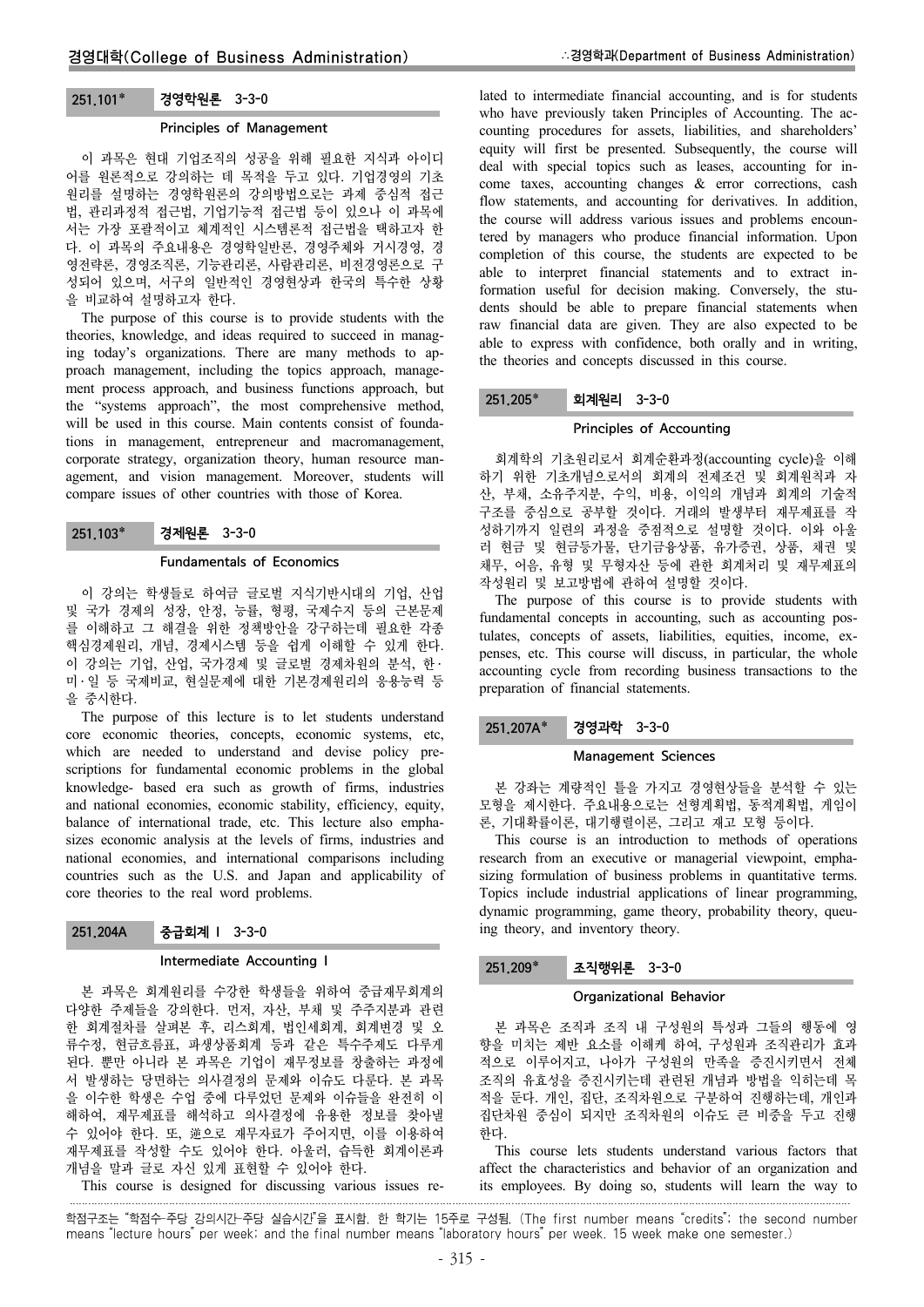effectively manage individuals, groups, and the organization. Learning the concepts and methods to simultaneously increase the satisfaction of employees and the effectiveness of an organization is the purpose of this course.

# 251.214 기업법 3-3-0

#### Business Law

현대사회가 발전함에 따라 성공적으로 조직을 경영하기 위해서 는 조직경쟁력의 기초가 되는 지식을 습득하는 것은 필수 불가결 한 과제가 되어가고 있다. 이러한 지식은 어느 특정 학문분야만 학습해서 되는 것이 아니라 경제학, 사회학, 인류학, 심리학, 정치 학 등 기초사회과학분야와 경영학 분야가 어우러질 때 그 폭이 더 욱 넓고 깊이 있는 것이 될 수 있다. 그러한 의미에서 이 과목은 기업조직을 대상으로 하여 사회전반에 대한 기초지식의 이해를 통 해 조직의 발전방안을 도모하는 데 강의 목적을 두고자 한다.

Business Law is the abstract terminology which represents general laws concerning the enterprise and there is no such law in Korea. This course is intended to provide the students with knowledge on private law and regulation concerning the business administration. The following topics will be lectured: First, the basic concepts of civil law and commercial law which are the building block for understanding the business law; Second, the law and regulations concerning the corporation of typical company form; Third, commercial rules about the notes for money and checks which are the most important payment devices. This course does not have prerequisites, but the courses such as "Introduction to the Law" and "General Part of Civil Law" would be helpful.

## 251.215 조직구조론 3-3-0

#### Organization Structure

조직의 효과를 극대화시키는 요인 중 하나로서 조직구조를 다 룬다. 조직구조에 임하기 전에 우선 조직효과성을 취급하고, 조직 구조가 무엇이며, 어떤 유형이 있고, 앞으로 어떤 유형이 21c 조 직에 적합한지를 논의한다. 그 과정에서 조직구조 형성에 영향을 미치는 제 요인을 하나하나 다루어 나간다. 즉, 전략, 규모, 기술, 환경, 파워를 논의하여 그들이 구조에 어떤 영향을 어떻게 미치는 지 파악한다. 마지막으로 효과적 구조를 설계하기 위하여 이들 영 향요소를 어떻게 다루어야 조직의 성과를 극대화하는지 논의한다. 종합하면, 학생들로 하여금 기능논리에서 벗어나 조직의 구조가 얼마나/어떻게 중요하게 작용하는지를 알게 하고, 그 구조를 설계 하는 능력을 키우는데 목적을 두고 있다.

This course will deal with organization structure, one of the factors that increase the effectiveness of an organization. After the various perspectives on organizational effectiveness are covered, the meaning, components, and types of organization structure will be discussed. In doing so, the factors that affect the formation of organization structure (e.g., strategy, technology, environment, power) will be discussed in detail. Ways to increase the effectiveness of an organization by way of designing an effective organization structure will be a major focus of the course.

# 251.217 인턴십 II 1-0-2

## Internship II

이 과목은 학생들을 해외에 소재하고 있는 한국지사 또는 해외 영업현장에 보내어 국제경영현장을 직접 경험하게 하여 국제 기업 환경을 이해하고 실무와 관련된 다양한 지식을 습득함으로써 향후

학생들의 경력개발 지원을 위해 개설하였다. 본 강좌는 종전의 단 순한 현지 견학과는 근본적으로 다른 기업들의 적극적인 지원을 바탕으로 한 국제산학협동 프로그램으로서 국제경영현장을 직접 경험하고 제출한 현장 보고서를 통해 학점이 부여 된다

The objective of this course is to provide opportunities for students to gain the knowledge of the international business environment and to develop global competitiveness while beginning their personal and professional career goals. Students earn college credit by submitting a field report based on their work experience at overseas multinational corporations. Students will propose and plan a study or project before beginning their internship. During the course of their internship abroad, students are required to keep a journal recording their day to day tasks. In addition, students will be evaluated by their respective corporate supervisors. Course credit will be conferred after a review of the students' intern evaluations and projects find the students' achievements to be satisfactory.

#### 251.218 마케팅사례연구 3-3-0

### Case Studies in Marketing

이 과목은 마케팅과 관련된 최신 사례 및 논문들을 통해서, 학 사과정 학생들에게 새로운 마케팅 패러다임을 이해하게 하고, 이 시대의 마케팅과 관련된 주요 관리적 · 학문적 이슈들을 논의하고 연구방향이나 마케팅해결책을 모색하는 것을 목적으로 한다.

This course helps students understand a new marketing paradigm and gives opportunities to discuss managerial/ academic marketing issues along with recent marketing cases and articles. Students will also develop conceptual skills to find and approach a specific marketing problem.

## 251.219 비즈니스커뮤니케이션 3-3-0

#### Business Communications

비즈니스 커뮤니케이션에서의 실제적인 이슈를 이해하는 것이 개인과 기업에서의 성공의 주된 요소임. 이 과목은 비즈니스 커뮤 니케이션의 다양한 유형, 예를 들어 내부보고서, 제안서, 프리젠테 이션, 대면 회의 등을 포함한 언어적, 비언어적인, 서면의 커뮤니 케이션과 관련된 중요한 요소들을 소개함. 비즈니스 커뮤니케이션 에 있어서 중요한 이슈들인 강점, 약점, 위험 등과, 관련된 기밀 성, 잠재적인 책임 등을 다룰 것임. 학생들은 이 과목에서 다양한 비즈니스 커뮤니케이션 기술에 대해 공부할 수 있는 기회를 가지 게 될 것임. 이 과목은 실재적이고 실용적인 다양한 예를 활용할 것이며, 궁극적으로는 경영을 보다 더 잘 이해하도록 하여 경영에 있어서 미래의 성공을 도와줄 것임

Understanding practical issues in business communications is a key to success for individuals and businesses. This course will introduce the essential elements regarding various types of business communications, ranging from verbal, written and non-verbal, including an examination of internal reports, proposals, presentations, and face-to-face meetings. Critical issues regarding strengths, weaknesses and risks in business communications, including topics such as confidentiality and potential liabilities, will be addressed. Students will have the opportunity to work on various business communication skills as part of the course and the course will utilize a wide range of real and practical examples. The course is designed to strengthen the understanding of the business world with a view towards helping future success in business generally.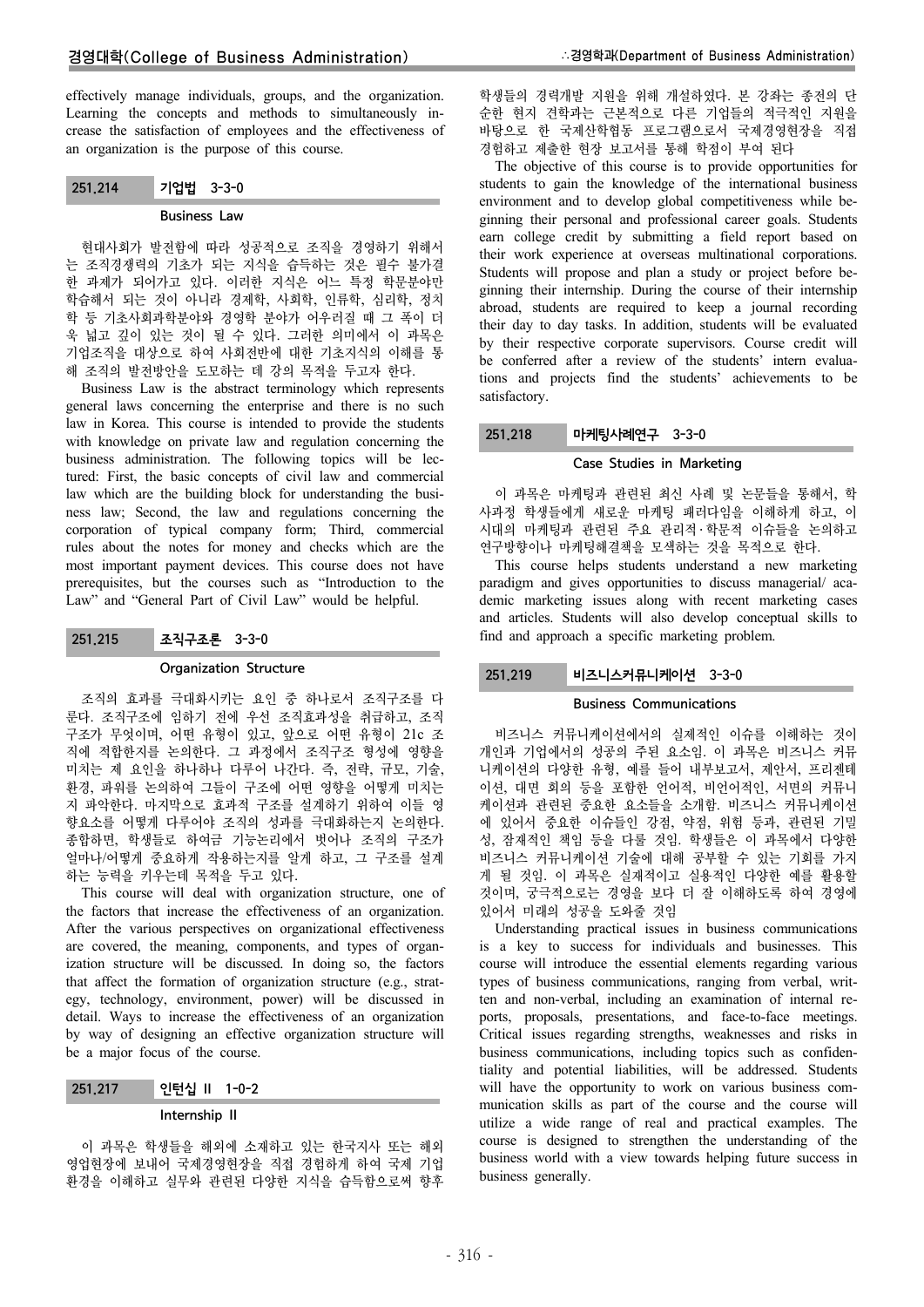## Financial Management

이 과목의 목표는 학생들이 재무관리의 기본이론과 기법에 대 한 폭넓은 지식을 얻는데 있다. 이 과목에서 학생들은 자본의 조 달 및 운용에 관한 구조적인 측면과 기능적인 측면을 배우게 된 다. 자본 및 금융시장에서의 자금의 조달방법, 자본비용 계산, 투 자안의 분석 및 평가, 자본예산 편성, 기업의 유동성 관리, 자본구 조 정책, 배당 정책, 재무예측 등이 이 과목에서 다루어지는 주요 주제들이다.

This course will give students the opportunity to learn the basic concepts, tools and techniques of corporate financial management. The students will learn the structural and functional aspects of financing and investment decisions of a modern corporation. Some major topics include: raising capital from capital and money markets; the cost of capital; analysis and evaluation of investment projects; capital budgeting; management of corporate liquidity; capital structure policy; dividend policy and financing forecasting.

| $251,303*$ | 인사관리 3-3-0 |  |
|------------|------------|--|
|------------|------------|--|

#### Human Resource Management

조직의 경쟁우위 창출요인으로서 인적자원은 전략적 중요성을 지니고 있다. 즉, 경영전략의 효과적 달성을 위해 인사전략이 수립 /수행 되어야 할 뿐 아니라, 나아가 인적자원의 경쟁우위를 기반 으로 조직의 경쟁우위를 제고하기 위해 경영전략이 수립/수행 될 수 있다는 관점에서 인사관리의 중요성이 재조명되고 있다. 이러 한 관점에서 본 과목에서는 인사관리의 세부분야(선발, 개발, 평 가, 보상, 승진, 퇴직 등)에 관한 기초이론과 제도를 다루며 사례 연구를 통하여 인사관리에 관한 실용적이고 심도 있는 사고능력을 개발하고자 한다.

This course provides an overview of the management of human resources in organizations. Topics include human resource decisions dealing with staffing, training and development, performance management, compensation, and employee relations. Emphasis is on: basic theories; problem-solving and decision-making approaches; operational methods, technologies, and practices; application of relevant behavioral science theory and research; and legislation and other environmental constraints having an important bearing on the effective utilization of human resources by an enterprise.

## Cost Accounting

본 과목은 복잡한 계산절차를 포함하는 원가회계를 이론적, 체 계적으로 이해할 수 있도록 하여 원가계산으로부터 얻은 정보를 의사결정에 활용할 수 있도록 함을 목적으로 한다. 본 강의는 단 순히 원가계산에 관한 기술적인 측면만을 설명하는 데 그치지 않 고 그러한 원가계산에 관한 논리적 근거가 무엇인지를 설명함으로 써 원가계산방법을 좀 더 깊이 이해할 수 있도록 한다.

The purpose of this course is to make students understand cost accounting principles, with an emphasis on the managerial perspective. Thus, students are required to work on specific and various cost calculation methods as well as use cost information for their managerial decisions.

# 251.306 관리회계 3-3-0

## Managerial Accounting

기업의 가치사슬상의 각 기능, 즉 연구 및 개발, 설계, 제조, 마 케팅, 유통, 고객서비스 등과 관련하여 경영의사결정의 질을 제고 할 수 있는 관리회계시스템의 설계방법에 초점을 맞춘다. 이를 위 해 원가구조, 다양한 원가개념, 활동원가의 분석, 원가시스템의 설 계방법, 원가정보를 이용한 전략적 의사결정, 성과평가 시스템의 설계 등의 주제를 다룬다. 또한 ABC, 원가기획, Quality Costing, Lifecycle Costing, Balanced Scorecard 등 구미와 일본의 새로 운 관리회계기법을 소개한다. 전반적으로 관리회계에서 회계 자체 보다는 회계가 경영에 어떻게 공헌할 수 있는가를 중점적으로 다 룬다.

The aim of this course is to study the design methodologies of management accounting systems in order to enhance the quality of management decision making related to each function in the corporate value chain, namely research & development, design, manufacturing, marketing, distribution and customer service. Topics include cost structure analysis, various cost concepts, design methods of various costing systems, strategic decision makings using cost information, and performance measurement systems. This course provides students with contemporary management accounting techniques including ABC, Target Costing, Quality Costing, Lifecycle Costing, Balanced Scorecard, etc. It's important to know how accounting can contribute to management as a whole.

## 251.317 금융기관경영론 3-3-0

#### Management of Financial Institutions

금융기관경영자로서의 주체적 입장에서 알아야 될 근본적인 지 식과 금융기관 경영에 필요한 여러 이론 및 기법을 전체적으로 다 루고 더 나아가서 이러한 이론이나 기법이 실무적으로 어떻게 응 용될 수 있는지를 살펴본다. 금융 및 자본시장 그리고 통화 및 비 통화 금융기관들을 차례로 논한다.

This course will provide undergraduate students with the fundamental knowledge and theories helpful to the manager of financial institutions. Students will discuss how to apply the theories to the management practices of the financial institutions. Topics include the following: finance, capital market, and monetary- & nonmonetary-financial institutions.

## 251.320 생산관리 3-3-0

#### Operations Management

본 강좌는 생산관리의 장기적인 전략에 초점을 맞추고 있다. 특 히, 엔지니어링, 회계, 재무, 마케팅을 포함하는 기업의 각 부문을 통합하는 관점에서 생산관리에 대해 연구한다. 이 과목에서는 품 질관리를 비롯하여 생산설계, 비용-효익분석, 서비스 생산관리, 공 급사슬관리, 배치 등 다양한 영역을 연구한다.

The focus of this course is on the long-term strategic nature of Operations Management, with special emphasis on the manner in which OM decisions relate to other functions of the firm including engineering, accounting, finance, and marke- ting. Topics addressed include quality management; manufacturing design, cost and performance analysis; service sector design and performance analysis; justification of traditional and new technologies; supply chain management; location; facility design; and learning.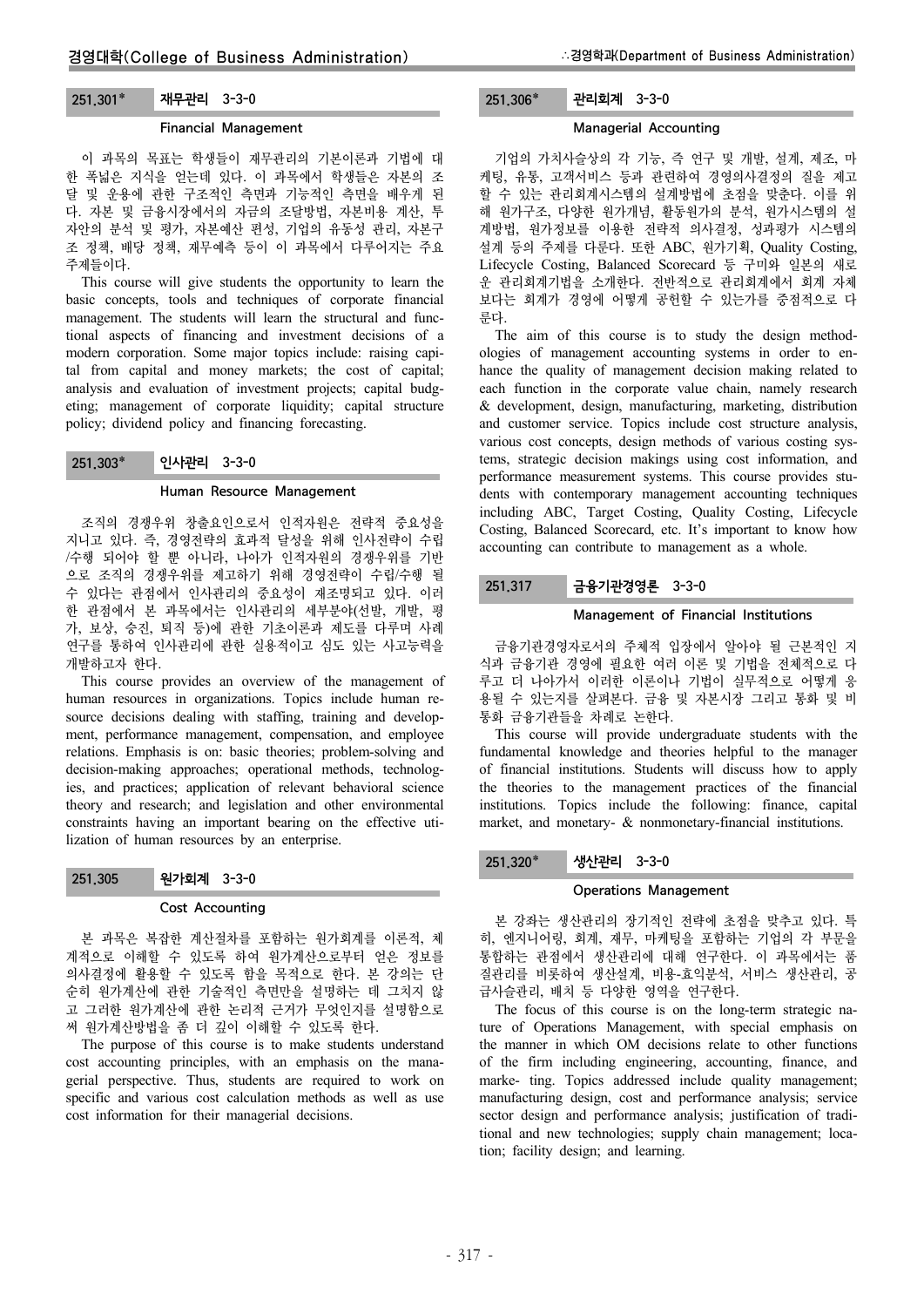#### Marketing Management

학생들에게 기업을 포함한 조직의 경영과 관리에 있어서 마케 팅이 차지하는 역할을 주지시키고, 조직의 전략적 및 전술적 계획 의 수립에 있어서 마케팅의 여러 가지 기법들이 어떻게 활용될 수 있는지 강의와 사례의 분석 및 토의를 통하여 알아본다. 이를 위 해 먼저 마케팅의 최근 조류를 검토하고, 특히 시장중심적 마케팅 이 의미하는 바를 자세히 알아본다. 그리고 마케팅에서 주로 사용 되는 여러가지 분석 도구들을 소개하고 활용하는 방안을 한다. 마 지막으로 학생들은 5명 내외의 팀을 구성하여 국내 기업의 마케팅 전략을 입안하고 발표해보는 기회를 갖는다.

The objective of this course is to understand the marketing function and how it relates to strategic management decision making. Students will study the major phenomena underlying marketing strategy formation and component decisions of pricing, product planning, advertising, promotion, distribution, and personal selling. Students will be exposed to both conceptual issues as well as implementation. Tests, cases and articles will be used in the course.

## 251.322 국제경영 3-3-0

#### International Business Management

본 과목은 날로 치열해져가는 국제경쟁상황에서 기업의 대응전 략 탐구를 기본목적으로 한다. 서두 부문에서는 기업의 국제화와 관련된 기본개념 및 국제경영환경에 관한 기초 지식을 갖도록 하 고, 다음으로는 기업국제화의 각 유형에 관한 심층적 논의를 통하 여 기업국제화에 대한 이해의 폭을 넓히고자 한다. 아울러 산업구 조 및 국제경쟁구조 분석을 통해 산업 환경과 국제화의 관계를 살 펴본다. 마지막 부분에서는 국제기업의 영역별 의사 결정 문제를 포괄적으로 다룸으로써 국제화가 기업 각 부문에 미치는 영향에 대한 인식을 넓히고자 한다. 또한 이 부분에서는 전략수립에 대한 모델을 적용해보는데 초점을 둔다.

This course is designed for the study of corporate strategies in global industries. In the first part, it will provide basic concepts and knowledge about the internationalization of corporations and the international business environment. Next, it will give students opportunities to analyze the mode of entry into foreign markets and the stages of globalization. Further- more, it will examine the relationship between industry environment and globalization. In the last part, it will deal with issues about functional decision- making in global industries.

# 251.323 기업재무론 3-3-0

#### Corporate Finance

이 과목은 재무관리 과목을 수강한 학생을 대상으로 한다. 재무 관리의 기본이 되는 현가 개념을 이용한 자산의 가치평가, 자본예 산 및 포트폴리오 이론, CAPM, 자본비용에 대한 기본적인 이해 를 바탕으로, 실제 기업의 재무활동에 깊은 관계가 있는 시장 효 율성, 자본구조이론, 기업의 배당정책, 운전자본 관리에 대한 이해 를 과목의 목표로 한다. 또한 기업의 재무분석과 재무계획 및 최 근 주목받고 있는 파생금융상품에 대한 간단한 소개를 포함한다.

The course "Financial Management" is a prerequisite for students who are taking this course on advanced financial management contents. This course aims at understanding market efficiency hypothesis, capital structure, dividend policy and working capital management, which are based on fundamental financial theories including the present value model, capital budgeting, portfolio theory, CAPM and cost of capital. Moreover, this course will provide a simple introduction to corporate financial analysis, financial planning and derivatives.

# 251.324A 중급회계 II 3-3-0

### Intermediate Accounting II

본 강의는 회계원리 및 재무회계를 이수한 학생을 대상으로 우 리나라의 기업회계기준을 중심으로 하여 재무회계 전반에 걸친 중 급수준이상의 이론과 응용문제들을 다루며, 재무회계에 대한 포괄 적 이해와 문제해결능력을 배양하고자 한다.

This course provides a comprehensive understanding of financial accounting and problem-solving abilities for students who have already taken Principles of Accounting and Financial Accounting. This course deals with the theory and applied problems from all areas in financial accounting.

## 251.325 고급회계 3-3-0

#### Advanced Accounting

기업인수 ․ 합병, 연결재무제표, 외화환산, 파생상품 등의 주제를 중심으로 하여 중급회계수준 이상의 학습능력을 배양한다.

This course is designed to enhance the students' understanding of mergers and acquisitions, consolidated financial statements, foreign currency translation, derivatives, and so on.

#### 251.326 경영정보론 3-3-0

#### Management Information System

본 강좌는 정보통신기술을 기업경영에 효과적으로 활용하는 것 에 초점을 두고 있다. 이러한 학습목표를 달성하기 위해 본 강좌 에서는 정보시스템을 위한 기초 언어를 이해하고, 정보시스템의 설계와 구현에 대한 전반적 내용에 대해 학습하며, 정보기술을 활 용하여 전략적 우위를 달성하는 방안에 대해 살펴본다.

This course focuses on the effective use of information technology in business management. The aim is to assist the student in becoming an intelligent consumer/user of information systems. Toward this end, the specific learning objectives for this course are: 1) to understand the basic language of informtion systems, 2) to analyze the roles and responsibilities of a manager in the design and implementation of information systems, and 3) to discuss how information systems affects the work of an individual and the competitive strengths of an organization.

## 251.327 소비자행동 3-3-0

#### Consumer Behavior

본 과목에서는 소비자가 어떻게 구매의사결정을 내리며, 경영자 로서 이 지식을 활용하여 기업이나 조직이 어떻게 효과적 마케팅 의사결정을 내릴 수 있는가 하는 것을 배우고자 한다. 또한 학생 들은 사례 연구 및 심층 면접에 바탕을 둔 프로젝트를 수행함으로 써 소비자 행동 지식을 전략적으로 활용하는 방안을 모색하게 된다.

The purpose of this course is to provide knowledge about how consumers make a decision to buy products or services, and how managers make an effective marketing decision using the knowledge. Students are required to carry out projects based on case studies and in-depth interviews, thereby learning the strategic application of this knowledge.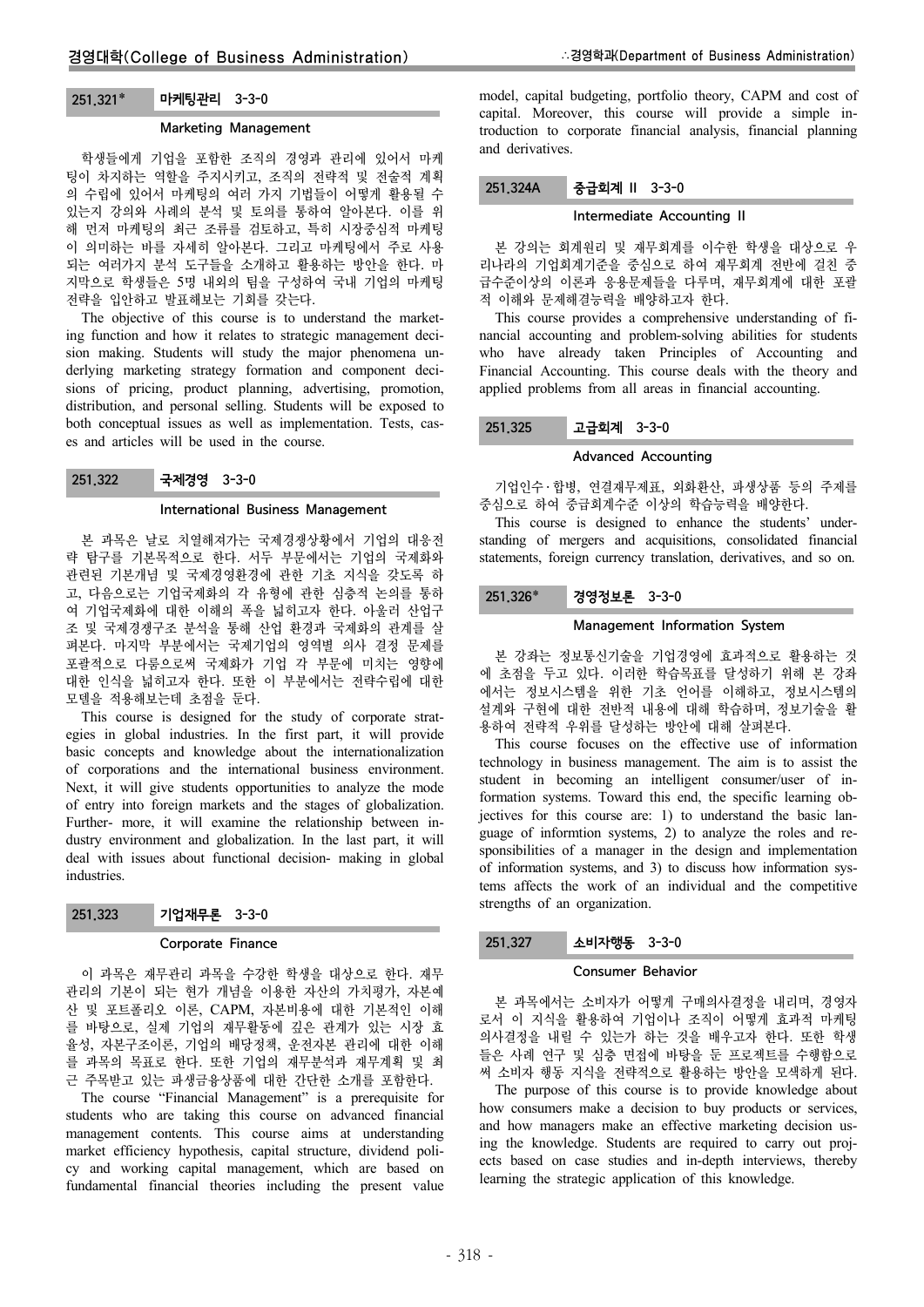## 251.328 경영학특강 3-3-0

#### Special Topics in Management

"경영"은 21세기에 이론으로나 현실 응용 면에서나 가장 큰 발 전을 보인 분야이다. 반면에 "디자인"은 향후 21세기에 이론으로, 그리고 현실 응용 면에서 가장 큰 발전이 기대되는 분야라 할 수 있다. "디자인 경영"은 이같이 현재와 미래에 걸쳐 가장 중요한 경영과 디자인을 연계시켜 통합적인 접근을 시도하는 동시에 두 분야를 결합하여 새로운 이론체계를 개발하고자 하는 실험적인 과 목이다.

The field of "management" has shown the most significant improvement both in theory and practice in the 20th century. The field of "design" is also expected to show substantial development in the 21st century. Therefore, the experimental class "Design Management" attempts to link those two important fields, management and design, so that students can experience interdiscplinary and integrative approaches.

## 251.329 품질경영 3-3-0

#### Total Quality Management

본 강좌는 품질개선이라는 접근방법을 사용하여 경영형상들을 분석한다. 주요내용으로는 공정 관리도, quality function deployment, 로버스트 제품설계, 포카요케, 데밍 접근법, Baldridge award criteria, 품질비용, 작업자 임파워먼트 및 보상시스템 등이 다. 또한 성공적인 품질개선을 이룬 기업들의 사례를 분석하여 비 즈니스 프로세스에서 품질관리의 중요성에 대해서도 논의한다.

In this course, students will be presented with quality improvement approaches, and will be asked to discuss the managerial implications and responsibilities in implementing them. Topical coverage includes the construction and interpretation of control charts, graphical methods, quality function deployment, robust experiments for product design and improvement, mistake-proofing (poke yoke), the Deming approach, Baldridge award criteria, quality cost audits, worker empowerment, and reward systems. Cases involving both business processes and physical processes will be used to illustrate successful quality improvement efforts.

## 251.331B 네트워크비즈니스경영 3-3-0

#### Managing Networked Business

이 강좌는 비즈니스 경영에 있어서 정보통신기술과 인터넷 비 즈니스와 같은 네트워크효과를 보이는 해결과제에 중점을 둔다. 네트워크 효과란 네트워크 내부에서 서로 상호작용하는 사용자들 의 수에 의해 네트워크 가치가 결정된다는 의미이다. 상호작용은 네트워크를 통해 상호작용하는 사용자들에 의해 요구되는 기반구 조(Infrastructure), 표준 그리고 규칙들을 포함하는 플랫폼에 의해 조정된다.

This course focuses on management challenges in businesses that exhibit network effects such as telecommuni- cations and internet businesses. Network effects are evident when a network's value to any given users depends on the number of other users with whom they interact. Interactions are mediated by a platform that encompasses the infrastructure, standards, and rules required by users to interact through the network.

# 251.332 현대경영이론 3-3-0

## Contemporary Management Theories

이 과목에서는 다양한 현대 경영이론 및 이슈들을 지식(K: Knowledge), 자원(R: Resource), 권력(P: Power)의 통합적인 관 점에서 논의한다. 지식이란 기업이 당면한 문제를 진단하고 해석 하며, 문제를 해결할 수 있도록 개입을 행하는 데에 유용하게 활 용될 수 있는 알고 있는 것을 지칭하고, 자원이란 기업의 경영활 동에 필요한 모든 요소를 지칭하며, 권력이란 일반적으로 어떤 특 정조직이나 개인이 사회적 관계를 맺고 있는 상대편에 대해 자신 의 의사를 관철시킬 수 있는 영향력의 정도를 의미한다.

This course discusses various contemporary management theories and issues from looking synthetically at K (knowledge), R (Resource), and P (Power). Knowledge is the known things which are applied to diagnose and interpret problems being faced, in order to solve problems. Resource is the elements with which businesses carry out management activities. Power is the extent of influence that one (organization; person) has in getting one's demands to the other.

## 251.333 기업윤리 3-3-0

#### Business Ethics

2000년대 이후 급증하고 있는 회계부정 및 기업들의 사기, 횡 령 문제 등의 원인은, 기업가 또는 경영자의 윤리적 자질이 부족 하기 때문이라고 할 수 있다. 본 과목에서는 장차 기업가 또는 경 영자가 될 학생들에게 윤리적 소양을 길러주기 위한 여러 윤리적 이슈들에 대해 공부할 것이다.

Recently, several accounting fraud scandals and other business fraud accidents have occurred. One of the possible reason for the problem is the lack of appropriate ethics education in the university. This course will teach the necessary ethics to help students to improve the ethical attitude.

## 251.334 신제품개발 및 제품관리 3-3-0

## New Product Development and Product Management

본 강좌에서는 기업의 신제품 개발 및 제품관리에 대하여 다룬 다. 신제품 개발에 관한 학제간의 연구를 시도하여 신제품 개발 과정에서 마케팅, 경영전략, R&D, 개발조직, 생산관리 측면을 포 괄적으로 연구하고자 한다. 또한 신제품 개발일반론 뿐만 아니라 산업에 따라 신제품 개발 과정이 어떻게 변형되어야 하는지 공부 하게 된다. 제품관리에서는 브랜드관리, 제품계열관련 제품의 수명 주기관리, 브랜드 자산의 관리 등과 같은 주제를 다루게 된다.

This course will cover new product development and product management by a corporation. It will provide students with the research opportunities for marketing, management strategy, R&D, product development organization, and production management. This course will deal with not only the general principles of new product development, but also the way it should be changed considering industry characteristics. Product management covers topics including brand management, product-related management, product life cycle management, and brand equity management.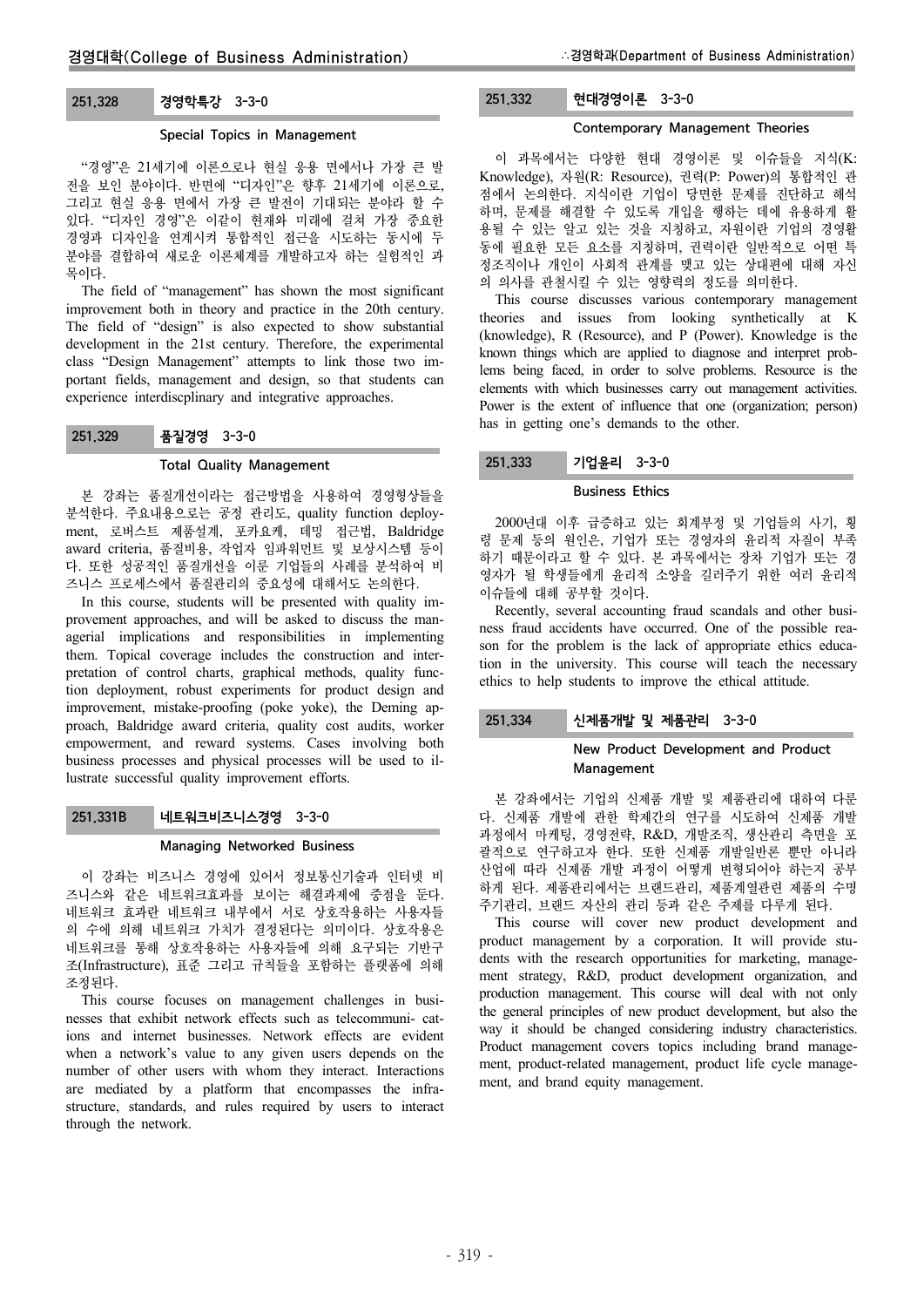## Financial Statement Analyses and Firm Valuation

본 과목에서는 기업가치평가를 하기위한 여러 방법론들을 공부 하고, 공부한 방법론을 실제 기업의 사례에 적용하여 가치평가를 직접 해보게 된다. 재무제표를 분석하고, 재무제표 및 기업의 연차 보고서에서 필요한 정보를 발견하여 기업의 이익과 현금흐름을 예 측하고, 이를 이용하여 기업의 가치평가를 하는 다양한 방법을 학 습한다. 장차 컨설팅회사나 회계법인의 컨설턴트 분야 또는, 증권 회사 및 투자은행 등지의 애널리스트 분야로 진출할 학생들에게 적합한 과목이다. 선수과목: 회계원리, 재무회계(= 중급회계 I)

This course studies the various ways to evaluate firm values, and how to apply the methods to real cases. First, students learn how to analyzing financial statements, find out necessary information from financial statements and annual report, and predict future earnings and cash flows by using the information. Finally, using the predicted information, students will learn how to evaluate the price of a firm.

# 251.337 디자인과 경영전략 3-3-0

# Design and Business Strategy

오늘날 기업의 역할은 고객과 시장을 창출하는 창조자의 역할 로 변화하고 있으며, 디자인을 통해 새로운 세상을 만들고자하는 기업과 주장이 더욱 강하게 제기되고 있다. 생산에서 마케팅으로 그리고 궁극적으로는 디자인으로 경영의 중심이 옮겨지고 있는 것 이다. 이러한 배경아래서 본 수업은 새로운 경영의 핵심역량으로 대두되고 있는 디자인과 디자인경영을 깊이 있게 이해하고 이를 통해 미래시장과 미래 고객을 창출할 수 있는 비즈니스 아이디어 와 비즈니스 계획을 실험해 봄으로써 새로운 기업환경에서의 경영 에 대한 조망을 함께 하고자 한다.

Recently, the role of the company is changed to a creator of customer and market, and also strongly suggested to make a new world with design by companies. The core of the business is shifted to the design from the manufacturing, and marketing. From this point of view, this class is focusing on the new business strategy with the business idea and business plan to create a consumer needs, and to view the new business strategy in the new market circumstance.

# 251.338 기업과 경력개발 1-0-2

## Preparation for the Corporate World

본 강좌는 수강자들로 하여금 교육과정에 있어 새롭고 참신한 학습 영역을 제공하여 이 과정을 통해 학생들이 경력개발을 준비 하는데 기초를 닦을 수 있도록 도와주는 것을 목표로 한다.

- 1. 학생들이 보다 완성된 실무 태도와 균형 감각을 가질 수 있 도록 하여 글로벌화 된 세계에서 성공적인 경력을 준비할 수 있도록 한다.
- 2. 비즈니스 마인드를 가진 국제적 감각을 갖춘 준비된 학생을 배출할 수 있도록 한다. 학생들은 최종적으로 기업 조직의 까다로운 기준에 적합한 인재로 성장하게 될 것이다. 또한 학생들은 조직 내의 실무경험을 얻게 될 것이며 잠재적으로 그들의 회사나 기관에 보다 많은 기여를 하게 될 것이다.

The aim of this class is to prepare students for the development of their career in the future.

- 1. This class will help students to build successful career experiences with a ready-to-work business mind in the global corporate world.
- 2. This class will foster business-oriented students to have

extraordinary insights into international business. Consequently, students will become corporate leaders who can survive in tangled business world.

## 251.339 보험과 위험관리 3-3-0

## Insurance and Risk Management

보험과 위험관리에 대한 전반적이고 기초적인 내용을 공부한다. 보다 구체적으로 위험에 대한 경제주체들의 태도와 위험을 관리하 기 위한 효율적인 방법의 디자인, 정보비대칭 문제의 해결 방안과 더불어 위험의 배분과 전가를 위한 보험시장의 구조와 기능에 대 해 공부한다.

This course studies the fundamentals of insurance and risk management. It focuses on the efficient design of risk transfer/sharing mechanism, resolution of information problems, and the organization and functions of insurance markets.

## 251.340 기업지배구조의 이론과 실제 3-3-0

## Corporate Governance and Investment ethics

경영진/투자자간 대리관계에서 발생되는 대리비용의 유형을 고 찰하고 이를 완화하기 위한 내/외부 통제 수단으로서의 이사회, 유인 설계 (보수구조), 투자자 행동주의, 기업지배권 시장, 사법적 보호 등이 기업가치에 미치는 영향을 이론적/실증적으로 분석한다.

This course is intended to provide the students with a general framework of understanding the factors that affect firm value when the interests of the management and the investors are not perfectly aligned. Thus, we are explicitly relaxing the basic assumption of no agency costs of Miller and Modigliani, and enter a world where 'corporate control' has a distinct value. Through the course, the students will be introduced to various internal and external mechanisms that have been designed to mitigate the conflicts of interests in large publicly traded firms and understand how effective they are in various countries around the world in terms of firm performance and investment value.

## 251.342 사회봉사와 리더십 1-4-40

## Community Service & Leadership

본 교과목은 수강생들에게 경영대학의 특성화된 봉사활동 기회 를 제공하여, 사회봉사의 기본적인 개념과 자세를 훈련시켜 향후 지역사회 개선과 발전에 앞장서는 글로벌 리더 양성을 목적으로 한다. 수강생들은 상호 존중과 협력을 통해 지속 가능한 봉사 프 로그램을 기획 및 실행하며, 그 과정에서 인성 함양과 실천하는 지성의 사회적 롤 모델이 되기 위한 리더십을 훈련한다. 또한 이 과정을 통해 향후 사회 진출 후에도 더불어 살아가는 '공동체 의 식 함양'에 기여한다. 사회봉사와 리더십』은 기본교육, 국내외 다 양한 봉사활동 및 기말평가를 통해 이루어진다.

| 교과목 명 | 사회봉사와 리더십                                  |
|-------|--------------------------------------------|
| 학점    | 1학점 (S/U)                                  |
| 영역    | 전공 선택                                      |
| 수업시수  | 기본교육 (4시간)+봉사활동시간 (40시간)<br>+기말평가 (4시간)    |
| 수강자격  | 경영학 전공 및 복수전공                              |
| 유의사항  | 학점등급 평점에는 반영되지 않으나 수강제한<br>학점 및 졸업학점에는 포함됨 |

This course is designed to provide specialized community serv-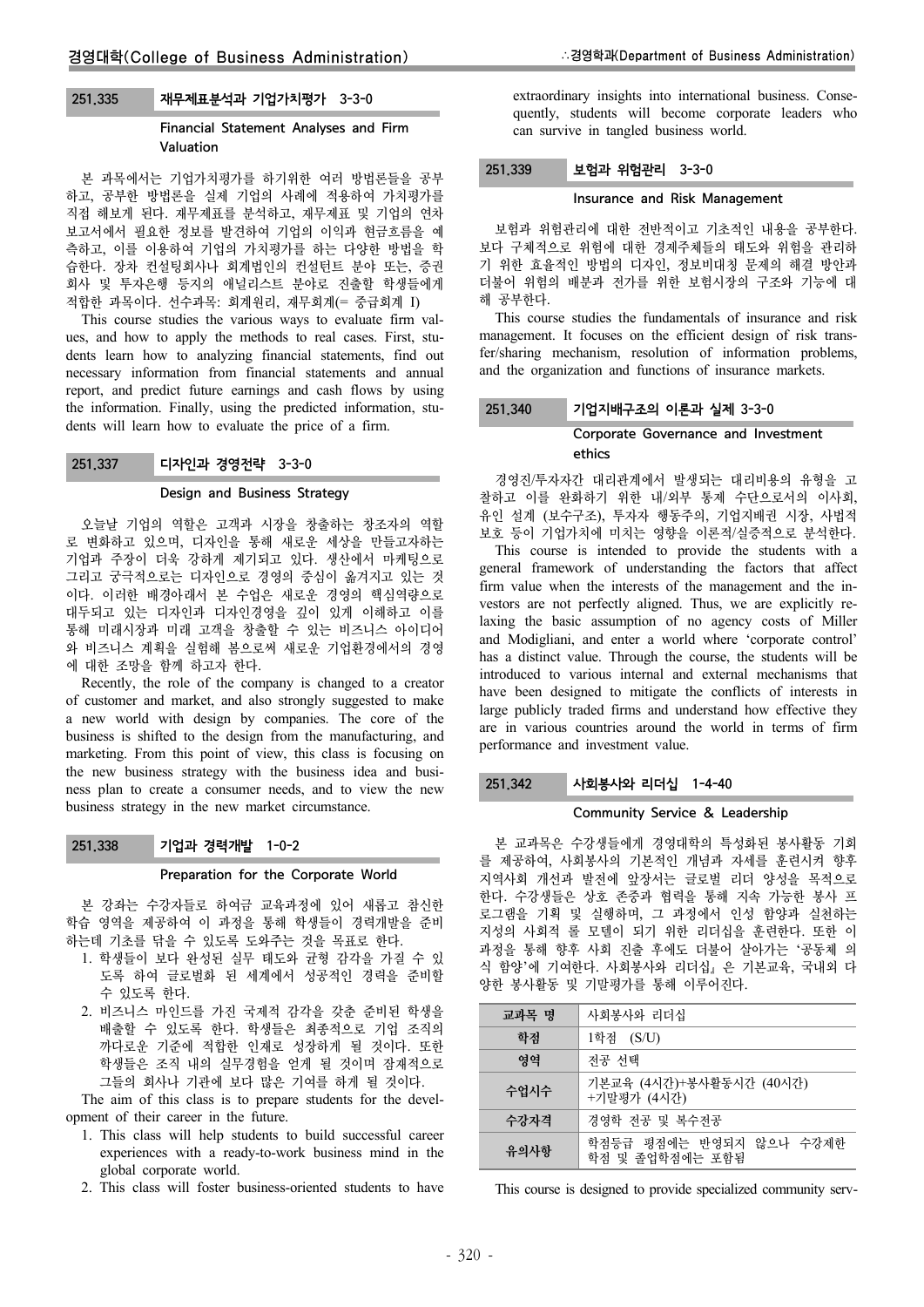ice opportunities to students for establishing basic concepts and attitudes towards community service in order for them to be nurtured as global leaders who will lead to enhancement and development of the public interest. In this program, undergraduates majoring business will have the opportunities to work with a variety of non-profit organizations in their local community or overseas area. Community Service & Leadership is a creative way to provide a public service program that fosters intellectual, social and professional enrichment for the students. It will help to reinforce academic learning with practical experience, entrepreneurship, and moral character while responding to community needs. After completing the course, students are expected to contribute their social responsibilities as members of society.

| <b>Name</b>          | Community Service & Leadership                                                                                      |
|----------------------|---------------------------------------------------------------------------------------------------------------------|
| <b>Credit</b>        | $1$ (S/U)                                                                                                           |
| <b>Area</b>          | Elective                                                                                                            |
| <b>Lesson</b> time   | Basic education (4 hours)<br>+Community services (40 hours)<br>$+$ final exam (4 hours)                             |
| <b>Qualification</b> | Major in the Business<br>administration or double major                                                             |
| <b>Remarks</b>       | Credit is not applied to grade level average,<br>but included in limited registered credit and<br>graduation credit |

## 251.401 회계감사 3-3-0

## Auditing

회계감사의 이론을 분석적으로 체계화하여 현대 회계감사에 관 한 이해를 높이고자 한다. 현대사회에서 회계감사는 영리를 목적 으로 하는 기업뿐 아니라 정부, 학교, 병원, 지방자치단체 등 모든 조직에서 필요하다. 본 강의는 주로 기업을 대상으로 한 회계감사 문제를 다루지만, 그 기본 원리는 모든 조직에 적용될 수 있다.

The purpose of this course is to systemically analyze auditing theory and enhance the students' understanding of modern auditing. Auditing is necessary not only to corporations, but also to governments, hospitals, schools, and so on. In short, auditing is essential to all organizations. This course deals mainly with auditing problems with corporations, but the basic principles apply to all organizations.

# 251.402 세무회계 3-3-0

## Tax Accounting

본 강의는 회계원리 및 재무회계를 이수한 학생을 대상으로 세 무회계 전반에 걸친 기본적 이해도 증진 및 문제해결능력을 배양 하는 것을 목적으로 한다. 특히 본 강의에서는 국세기본법과 법인 세법, 소득세법, 부가가치세법 등을 살펴봄으로써 우리가 생활하면 서 부딪히게 되는 조세관련 문제를 이해하고 해결할 수 있는 능력 을 배양하고, 특정한 조세관련 거래나 사건에 대하여 단순히 조문 을 해석하는데 그치지 않고 그와 같이 세무회계처리를 하는 근본 적인 이유가 무엇인가를 설명함으로써 내용을 체계적으로 이해할 수 있게 한다.

This course provides an overview of tax accounting: it examines the National Tax Basic Law, the Corporate Tax Law, Income Tax Law, and Value Added Tax Law. After taking this course, students are expected to be able to make yearend tax adjustments as well as prepare a tax plan for a company.

## 251.411A 마케팅조사론 3-3-0

#### Marketing Research

본 강의에서는 문제를 파악하고 어떻게 풀어 나갈 것인가에 대 한 연구접근과 관련된 부분에 대해 학습할 것이다. 마케팅조사론 을 함께 공부함으로써 문제해결에 대한 관점을 새롭게 하여 문제 해결 능력을 강화하는 데 초점을 두었다. 본 강의를 수강함으로써 마케팅 문제뿐 아니라 일상생활의 문제도 과학적으로 해결하는 논 리적 체계를 가질 수 있게 된다면 소정의 목적을 달성한 것이라고 할 수 있겠다.

In this course, students will study how to recognize and manage problems, and focus on enhancing their problemsolving abilities by using new viewpoints. By taking this course, students will acquire the knowledge structure for scientifically solving not only marketing problems but also the problems of everyday life.

# 251.420 파생금융상품론 3-3-0

#### Financial Derivatives

본 과목은 옵션, 선물, 선도, 스왑거래 등과 같은 파생금융상품 의 기본구조와 가격결정이론에 대하여 학습하고, 차익거래와 헤지 거래 및 위험관리에의 활용방안에 대하여 논의한다. 주요 내용은 옵션, 선물, 선도, 스왑거래의 구조와 가격결정이론, 차익거래 및 헤지거래, 채권가격결정과 듀레이션, 이자율 기간구조모형과 금리 파생상품, 이항옵션모형과 Black-Scholes모형, 내재 변동성과 변 동성의 추정방법, 수치해석방법에 의한 옵션가격결정, 이색옵션의 가격결정, 시장위험 및 신용위험의 평가방법, 금융위험관리의 성공 및 실패 사례연구 등을 포함한다.

This course is designed for the study of basic structures and pricing theories for financial derivatives such as options, futures, forward, and swap contracts. Students will also discuss real-world applications of these derivatives to arbitrage transactions, and risk management. Topics include basic pricing theories for the derivatives, arbitrage vs. hedge transactions, bond pricing, duration, term structure of interest rates, interest rate derivatives, binomial option pricing model vs. Black-Scholes model, implied volatility, numerical analysis, exotic options, market risk vs. credit risk, and several cases of financial risk management.

## 251.422 투자론 3-3-0

#### Investments

이 과목은 투자의사결정에 필요한 이론과 실제를 소개한다. 투 자의사결정이란 포트폴리오를 선택하고 또 평가하는 과정을 말한 다. 제도적인 세부사항보다는 투자과정을 이해할 수 있는 개념적 인 틀을 마련하는데 초점을 둘 것이며, 분석의 대상은 주로 주식 채권이 될 것이다. 미래에 자산운용이나 증권분석, 또는 투자자문 분야에서 직업을 찾고자 한다면 반드시 수강하여야 할 과목이다.

This course is intended to provide students with the necessary background in both the theory and practice of investment decision making, which involves choosing and evaluating investment portfolios. It is designed to provide a conceptual framework with which one can view the investment process, rather than the nitty-gitty institutional details. Naturally, the course should be of most use to those who think of portfolio management, investment advisory services, and security analysis as their career opportunities.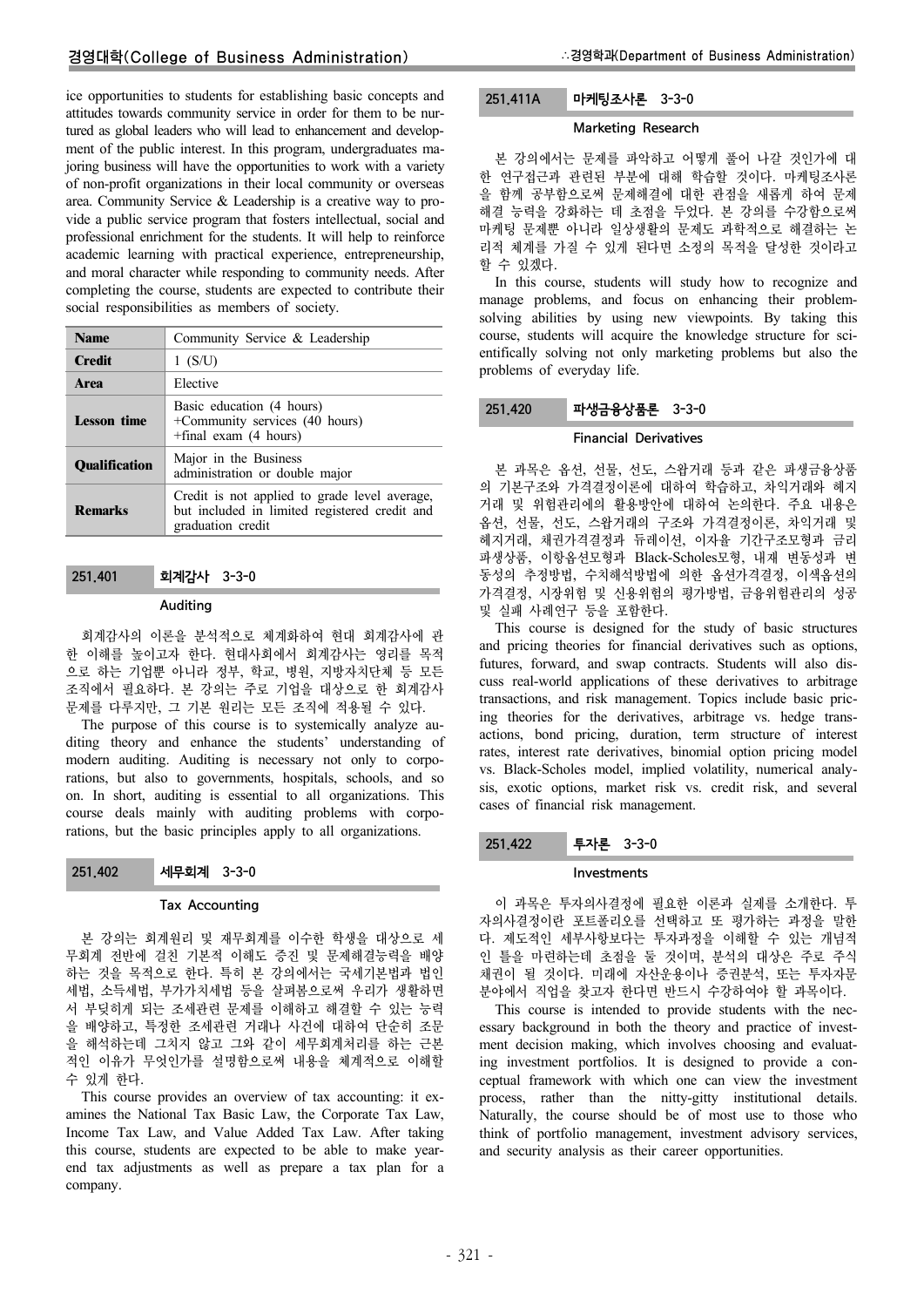## 251.423 노사관계론 3-3-0

#### Industrials Relations

노사정 3당사자가 대등한 입장에서 교섭과 경영참가를 통해 어 떻게 노사문제를 해결하는가를 중심으로 노사관계의 이론과 실제 를 학습하고자 한다.

특히 종래의 노사관계론과 달리 다음 3가지에 초점을 두고 강 의를 진행하고자 한다. 첫째, 노사관계의 당사자로서 정부의 위상 과 역할을 인식한다. 둘째, 단체교섭 및 경영참가의 제도에 초점을 둔 분석시각과 상황을 고려한 노사 당사자의 전략적 선택을 강조 한 분석시각을 동시에 소개한다. 셋째, 노사관계에 대한 일반이론 을 바탕으로 한국의 실정에 맞는 새로운 노사관계 패러다임을 모 색한다.

This course provides useful perspectives for solving many problems of employment relations in organizations, such as management participation and looking at the bargaining process of employee • employer • government from reciprocal positions. Apart from existing ideas on industrial relations, this course focuses on three points: 1) government status and roles for industrial relations; 2) strategic choices of employees and employers considering the situations and institutions; and 3) a new paradigm for industrial relations based on generally accepted theories.

251.424\* 경영전략 3-3-0

#### Corporate Strategy

본 과목에서는 지속적인 경쟁 우위를 창출하기 위하여 전략을 수립, 실천하는 개념과 틀을 제공하는데 그 목적이 있다. 또한 각 각의 사례를 통하여 다른 과목에서 배운 기법들을 사용함으로써 전략적인 통찰력을 키우도록 한다. 이 과목이 끝날 무렵에는 외부 환경의 요구를 인식하고 이를 활용하기 위한 기업의 내부 자원과 능력을 형성할 수 있는 구체적이고 실행 가능한 전략을 수립하는 과정을 이해하게 될 것이다.

This course will provide fundamental concepts and frameworks of strategy formulation and implementation to create sustainable competitive advantages. Students will gain strategic insights by applying techniques taught in the classes to case analyses. By the end of the course, students are expected to know how to recognize the important factors in the external environment and understand the managerial process of establishing feasible and concrete strategies based on the resources and capabilities of firms.

## 251.425 광고관리론 3-3-0

#### Advertising Management

이 과목은 마케팅 커뮤니케이션의 일환이 되는 광고란 무엇이 며, 왜 필요하며, 어떻게 수행되며, 어떻게 관리되어야 하는가를 다루는 과목이다. 광고는 기업활동의 일부분, 마케팅 활동의 일부 분, 촉진활동의 일부분으로서 우리가 항시 접하게 되는 것으로 효 율적인 경영에 관심이 있는 관리자뿐만 아니라 모든 사람에게 관 련된다. 이에 이 과목은 광고의 이론과 실제를 체계적으로 정리하 여 광고에 대한 이해와 전략적 시사점을 제시하고자 한다.

The purpose of this course is to examine the role of advertising in business activities. It covers not only the strategic issues of advertising but also the practical issues. The course will use several teaching aids such as cases, articles, news clippings, and videos. Students will participate in a group project that involves a creative design of an ad campaign.

# 251.426 국제기업환경 3-3-0

## International Business Environment

기업의 국제화에 따른 정치, 경제적인 환경변화에 대한 분석을 목적으로 하며 상품의 수출입, 국제자본이동, 직접투자에 대한 이 론적 배경, 각국의 현황 및 정책 등을 알아보고자 한다. 특히 현 재 아시아 금융/외환위기를 중심으로 기업 경영환경의 급격한 변 화에 대한 체계적/현실적 이해를 도모하는 것에 큰 중점을 두고자 한다.

The aim of this course is to analyze the economic, political, and socio-cultural environments of multinational corporations. It provides students with theoretical background on ex/import, international capital movements and FDI, and it focuses on a systematic and realistic understanding of effective responses to complex and dynamic changes in global business environments.

#### 251.430 국제금융관리론 3-3-0

## International Financial Management

국제거래에 수반되는 재무적인 결정들을 연구하는 과목으로 외 환시장, 국제금융시장에 대한 기본적인 소개와 환위험, 이자율위험 의 측정 및 관리를 연구하는 것을 목적으로 한다.

This course is intended to present a basic introduction to foreign exchange markets and international financial markets. Students will study valuation and management of the risk in foreign exchange and interest rates.

#### 251.432 특수경영론 3-3-0

## Special Topics in Management

경영이란 최소한의 비용으로 최대의 효율, 즉 능률을 얻을 수 있는 것이라고 정의되며 일반 기업경영과 특수경영(병원, 대학 및 국가경영)으로 구별할 수 있다. 본 강좌에서는 특수경영의 영역에 포함되는 병원, 대학 및 국가경영의 특수한 조직에 대한 경영을 학습하게 된다.

In this course we will examine various different management organizations. We will especially focus on the gross management system of special organizations i.e. hospitals, universities and the Nation.

## 251.434 기업경영특강 3-3-0

#### Special Topics in Business Administration

회계정보의 생산과정을 이해하고 있는 학생들에게 정보분석의 틀과 방법을 소개하고자 한다. 본 강의에서는 기존의 재무제표 위 주의 근시적인 분석을 지양하고 기업의 가치창출능력에 영향을 미 치는 다양한 요소에 대한 종합적인 분석을 강조하며, 국내외 주요 산업과 기업에 대한 사례개발 및 분석을 한다.

This course provides the framework and methods of information analysis for students who understand the production process of accounting information. In this course, comprehensive analyses of various factors affecting corporate value-creating abilities are emphasized, rather than the myopic approach. This course deals with case development and analysis in major domestic and foreign industries and corporations.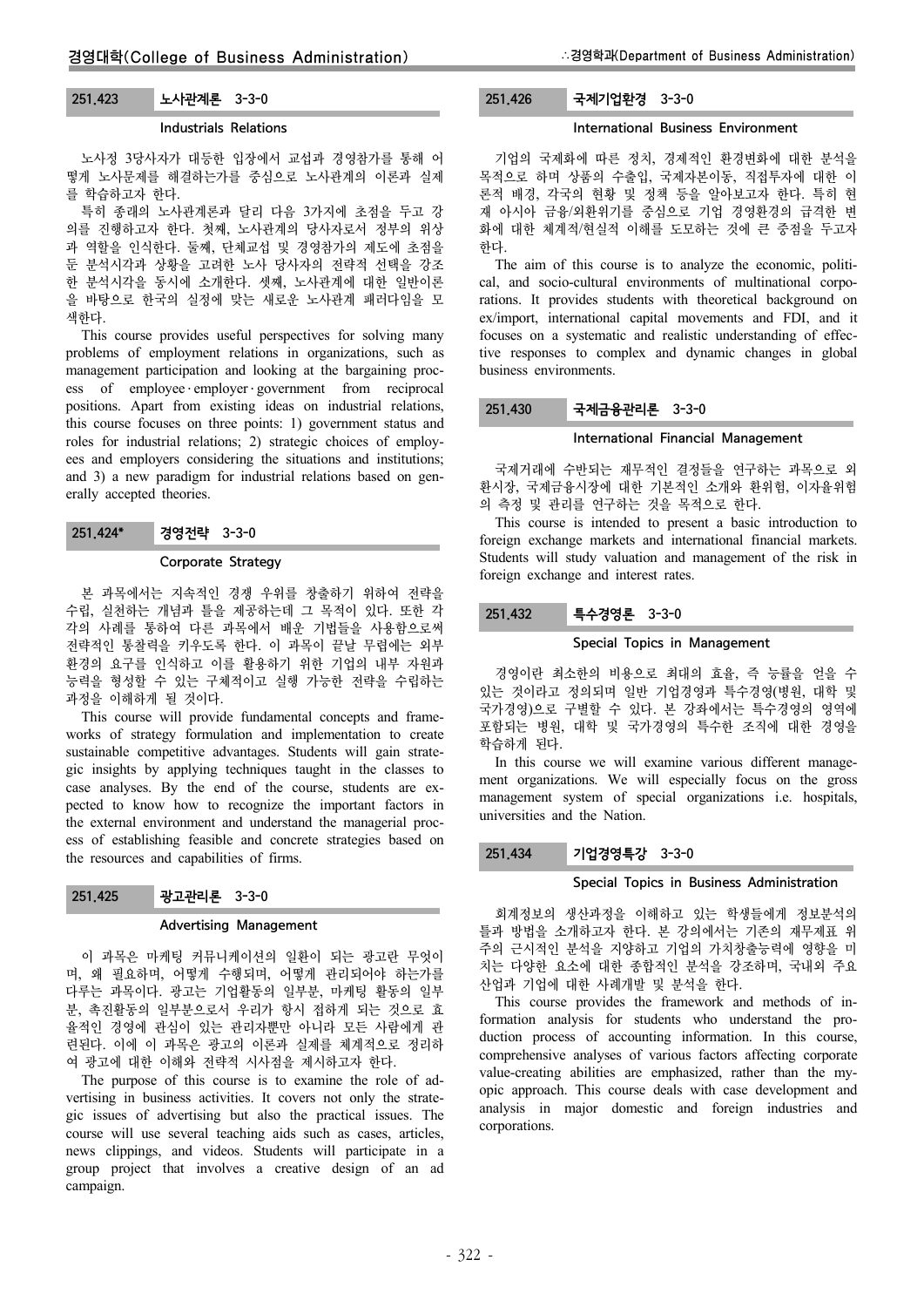#### Topics in Information Systems

본 과목은 정보시스템의 성공적인 개발과 확산에 관련된 이론 들을 다룬다. 이를 위해 기술적 동향과 제약점, 표준화, 관련된 산 업 이슈들을 포함한다. 이를 통해 정보시스템이 어떻게 진화하였 고 주요 정보기술이 현재 어떻게 활용되는지에 대한 심층적인 이 해를 도모하고자 한다. 본 과목은 정보시스템의 최신 이슈와 기술 에 대한 주제들에 대해서 논의를 할 것이다. 또한, 학생들은 정보 시스템 관련 최신 이론들을 배우고, 생산성과 통신 분야의 추세와 산업의 성장에 대해서도 살펴볼 것이다. 이와 더불어 기술의 도입 부터 사용 및 관리에 이르기까지의 정보 기술에 대한 윤리적, 법 적인 이슈들도 다룰 것이다.

The course will enumerate and discuss theories relevant to the successful deployment and diffusion of information systems. Topics will cover technological trends and limits, standardizations, and relevant industrial and organizational issues. The objectives are to develop an advanced understanding of information systems, to understand how they have evolved, and to learn about important keys information technologies used by organizations today. This course is designed to explore the current issues in information systems and technologies. The course will examine latest topics in information systems, the growth of the industry and trends in productivity and communications. Additionally, the legal and ethical issues of obtaining, using and managing information technology will be addressed.

# 251.436 서비스운영관리 3-3-0

## Service Operations Management

본 과목에서는 서비스 경영이라는 관점에서 서비스와 경제, 서 비스의 개념과 경쟁전략, 서비스 기업의 구조, 서비스 운영관리, 계량 모형의 응용, 세계 수준의 서비스 확장 등을 포함한 서비스 경영 전반에 걸친 문제를 제기하고 그 해결책을 논의해 본다. 또 한 개방 시스템적 관점에서의 서비스 운영, 기업내외의 다양한 기 능 영역들과의 유기적 관계형성, 서비스 생산성과 품질 향상을 위 한 기술 개발의 세 가지 전략 포인트의 강조를 통해 기업의 환경 적 요구에 부응하는 새로운 관점에서의 서비스 경영을 소개한다. 이를 위해 서비스 운영관리의 다양한 이론을 사례와 함께 공부하 여 실무적 관점에서 서비스 경영을 재조명하는데 초점을 맞춘다.

Services permeate everyone's daily life, every industrial economy. The importance of services in today's developed economies is an unquestionable fact. This course examines the management of services, focusing on both the strategic and operational aspects of designing new services, assessing and improving service quality, improving the efficiency and effectiveness of service processes, and how new technologies can be integrated into service operations to help achieve these objective.

# 251.437 정보기술과 경영혁신 3-3-0

## Information Technology and Business Innovation

본 강좌는 정보기술이 산업과 비즈니스의 생성, 변화에 커다란 영향을 준다는 가정 하에 어떻게 정보기술이 산업수준(가치사슬 등)과 기업 수준(비즈니스 수익모델 등)에서의 비즈니스 혁신에 어떠한 영향을 주었는지, 어떻게 각 수준의 변화에 정보기술을 접 목시킬 것인지, 그리고 신규 및 기존 산업과 비즈니스에 어떻게 정보기술을 창의적으로 활용할 것인지, 또한 주어진 정보기술을 이용하여 비즈니스와 산업을 어떻게 디자인할 것인지에 대해 심도 있게 학습한다.

Information (IT) created new industries and transformed many existing industries. This will continue in the near future. The objectives of this course is to how get transformed by IT and how to (re-)design existing and emerging industries using IT. For this purpose, course will take a closer at where industries got transformed through IT in the past, analyze how current businesses will be transformed in the near future, and also examine how business models should be changed accordingly.

## 251.439 경영정보 특강 1-1-0

## Special Topics in Management Information System

본 과목의 목적은 경영정보론 과목에서 다루기 어려운 특정 경 영정보 주제를 다루는 것이다. 즉 본 과목에서는 경영정보의 특정 세분 분야를 심층적으로 학습하거나 특정 산업에 특화된 경영정보 개념을 학습 한다.

The objective of this course is to introduce special topics in management information system (MIS). It can be an in-depth treatment of a specific area in MIS or an application of MIS to a particular industry.

# 251.440 국제경영특강 1-1-0

#### Special Topics in International Business

본 과목의 목적은 국제경영학 과목에서 다루기 어려운 특정 국 제경영학 주제를 다루는 것이다. 즉 본 과목에서는 국제경영학의 특정 세분 분야를 심층적으로 학습하거나 특정 산업에 특화된 국 제경영학 개념을 학습 한다

The objective of this course is to introduce special topics in international business. It can be an in-depth treatment of a specific area in international business or an application of international business to a particular industry.

## 251.441 마케팅특강 1-1-0

## Special Topics in Marketing

본 과목의 목적은 마케팅관리론 과목에서 다루기 어려운 특정 마케팅 주제를 다루는 것이다. 즉 본 과목에서는 마케팅의 특정 세분 분야를 심층적으로 학습하거나 특정 산업에 특화된 마케팅 개념을 학습 한다.

The objective of this course is to introduce special topics in marketing. It can be an in-depth treatment of a specific area in marketing or an application of marketing to a particular industry.

## 251.442 생산특강 1-1-0

## Special Topics in Operation

본 과목의 목적은 생산관리 과목에서 다루기 어려운 특정 생산 관리 주제를 다루는 것이다. 즉 본 과목에서는 생산관리의 특정 세분 분야를 심층적으로 학습하거나 특정 산업에 특화된 생산관리 개념을 학습 한다.

The objective of this course is to introduce special topics in operations management. It can be an in-depth treatment of a specific area in operations management or an application of operations management to a particular industry.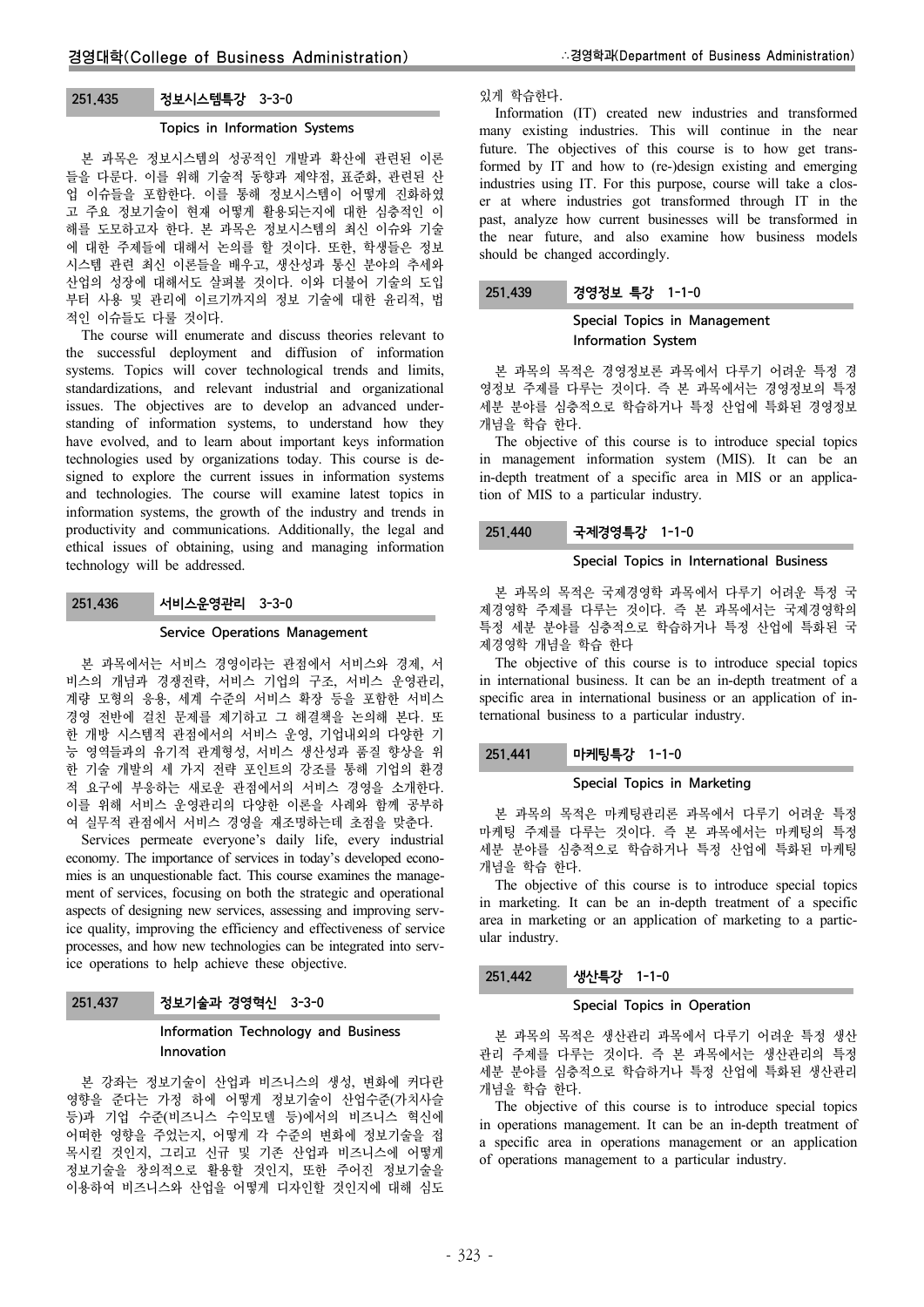## 251.443 인사조직특강 1-1-0

## Special Topics in Organization and Personnel

본 과목의 목적은 인사조직 과목에서 다루기 어려운 특정 인사 조직 주제를 다루는 것이다. 즉 본 과목에서는 인사조직의 특정 세분 분야를 심층적으로 학습하거나 특정 산업에 특화된 인사조직 개념을 학습 한다.

The objective of this course is to introduce special topics in organization and personnel. It can be an in-depth treatment of a specific area in organization and personnel, or an application of organization and personnel to a particular industry.

## 251.445 회계학특강 1-1-0

#### Special Topics in Accounting

본 과목의 목적은 회계원리 과목에서 다루기 어려운 특정 회계 학 주제를 다루는 것이다. 즉 본 과목에서는 회계학의 특정 세분 분야를 심층적으로 학습하거나 특정 산업에 특화된 회계학 개념을 학습 한다.

The objective of this course is to introduce special topics in accounting. It can be an in-depth treatment of a specific area in accounting or an application of accounting to a particular industry.

## 251.447 리더십특강 1-1-0

#### Leadership Development

이 과목은 다양한 분야의 외부 인사의 강의를 통해 조직을 이 끌며 위기를 극복하는 리더십 능력을 향상하고 개발하는데 목적이 있다. 강의는 토론, 발표, 역할 연기 및 게임 학습 등의 다양한 방 식으로 구성되며, 특히 본 강좌는 단순한 리더십 프로그램과 달리 팀워크 훈련을 비즈니스에 융합하는 수업 진행을 통해 리더의 자 질을 배우고 익히며 완벽한 팀워크를 창출할 수 있는 역량을 습득 케 하기 위해 개설하였다. 수업참여도와 체험 보고서를 통해 학점 이 부여 된다.

과목내용 : 리더십과 커뮤니케이션 스킬개발, 동료의식 및 공 통가치의 공유, 사람을 움직이는 대화의 구성, 동 료들과 원만한 관계 형성

The objective of this course is to provide opportunities for students to improve the leadership skills through team game and multiple perspectives from business, government. The lecture presents an exciting and interactive learning experience that enables students to enhance the leadership, communication skills and make good relationship with peers interactivity. Especially, in practice time, special quest speakers link the knowledge of teamwork and business leadership. Course credit will be conferred after a review of the students' participation learning reports.

251.448 채권분석 3-3-0

## Fixed Income Securities

본 강좌는 채권과 채권 관련 파생상품들을 소개하고 분석의 도 구를 연마하는 과목으로서 세계 채권시장을 소개하고 다양한 이자 율들을 이해하는 것으로 시작된다. Duration이나 Convexity 와 같은 중요한 개념들이 소개될 것이며 이들을 이용한 Immunization Technique을 공부하게 된다. 강좌의 후반부는 이자율의 기간 구조 모형들을 연구하게 될 것이며 이들을 이용한 파생상품의 가 격 결정법을 공부하게 될 것이다. 시간이 되면 회사채와 credit risk 및 credit risk 관련 파생들도 공부할 것이며 각종 케이스들 도 연구하게 될 것이다. 채권의 분석은 수학적인 것이므로 수학적 소양이 필요하며 투자론의 이론을 잘 알고 있어야 전체적인 내용 을 이해하는데 무리가 없을 것이다.

This course deals with analytics of fixed income securities and their derivatives. Starting with a short discussion of the structure of the global fixed income securities markets. we will study various interest rates and their relationships. Important concepts such as duration and convexity will be discussed and will be applied to the immunization problem. In the second half of the course, we will look at various models of term structure of interests and apply them to price interest rate derivatives like optios, futures and swaps. If time permitting, we will discuss corporate bonds, credit risk and credit derivatives. Students will also study cases of uses and misuses of fixed income securities. This course is technically demanding and a good grasp of fundamental investment theory is required.

#### 251.449 경영정보 컨설팅 방법론 3-3-0

## IT Consulting Methodologies

급변하는 경영환경 속에 많은 기업들이 부딪히는 새로운 문제 들의 다수는 정보기술(IT)와 연관된 문제이며 이러한 많은 문제들 은 IT컨설팅에 의하여 분석되고 해결방법을 찾고 있다. 본 강좌를 IT컨설팅을 통하여 어떻게 경영난제들을 분석, 접근하고 해결하느 냐를 이론적 분석과 실무적 사례 분석들을 통하여 고찰해 보고자 한다. 실제 현장의 전문가들을 초대하여 실무의 생생한 현실경험 도 공유하고자 한다.

Majority of managerial problems in dynamically changing modern business environment are closely related with information technologies (IT). These problems are analyzed by IT consulting methodologies and solutions are being provided. In this course, we examine how to approach these difficult problems and find solutions for these by theoretical study and practical case analysis. Also experts in actual practice are invited and asked to share their experiences.

## 251.450 기업가치금융 3-3-0

#### Firm, Value and Finance

기업은 현대 자본주의 시장에서의 경제 주체로서 중요하면서 복잡한 조직이기에, 기업에 대한 정확한 이해가 필요하다. 이 과목 에서는, 기업의 본질과 가치, 기업의 목표, 시장, 사회와 기업의 관계, 화폐 및 금융과 기업의 관계에 대한 총체적인 관찰을 함으 로써 기업에 대한 폭넓은 이해를 하도록 도움을 주는 것이 목표이 다. 학생들은 이 수업을 통해, 기업의 본질을 더 잘 이해하고, 기 능별로 분화되어 있는 경영학을 통합적으로 고찰할 수 있는 기회 를 얻을 수 있다.

Firms are important and complex economic entities in the modern capitalistic markets, requiring full understanding. This course is designed to investigate the nature of the firm, firm objectives, the relation between market, society and the firm, and the relation between money, finance and the firm among others. Students will have a synthetic understanding about the firm and the management and finance of the firm.

# M1338.000100 전략경영특강 3-3-0

#### Special Issues in Strategic Management

본 강의는 다양한 산업의 대표기업 고위 경영자들로부터 각 산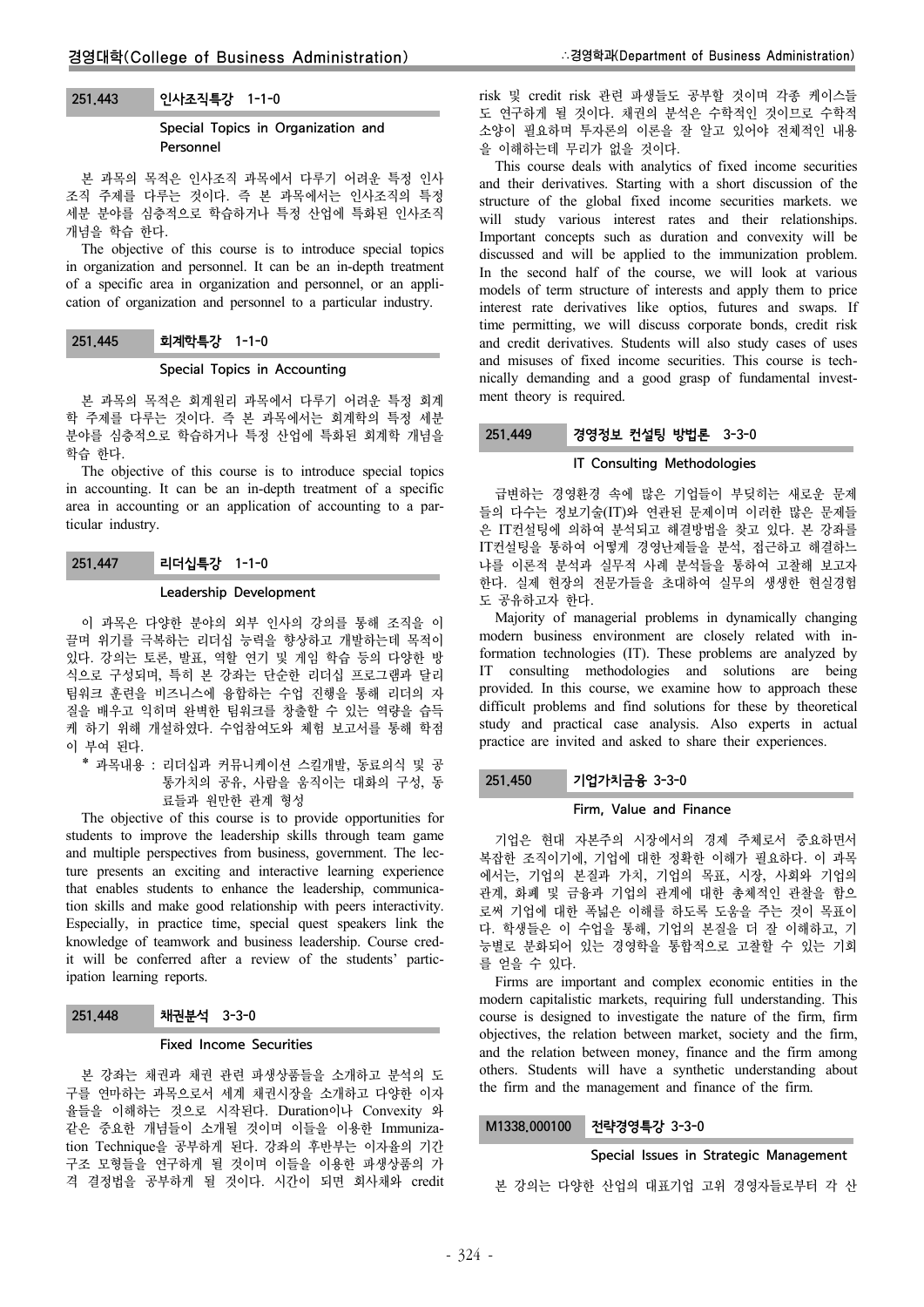업 및 대표기업들에 대한 현장감있는 실전 경험을 듣고 학생들로 하여금 각 산업의 경쟁 환경, 대표기업, 그리고 그들의 전략에 대 한 현실적 이해를 높이고자 한다. 다양한 산업, 기업, 그리고 그 기업의 전략에 대한 현실적 이해는 향후 학새을이 공부할 기업전 략에 대한 이론, 개념, 기법 등에 대한 이해를 높일 뿐 아니라 이 미 배운 이론들을 현실에 실제로 적용할 수 있는 능력을 제고한 다.

The Objective of this course is to increase a student's realistic understandings about the competitive environments of an Industry, its major players, and the strategies of the players, based on practical experiences of top managers in a variety of industries about each industry and its major players. These realstic understandings about each industry, its players and their strategies would enable the student, not only to better understand the theories, concepts, and practices, but also to improve the ability to apply theories to the real world.

# M1338.001000 기업리스크와 보험 3-3-0

## Corporate Risk Management and Insurance

급변하는 경영환경에서 위험관리의 중요성은 더 커져가고 있다. 이 강좌에서는 기업이 위험관리를 해야 하는 이유와 목적, 방법론 에 대하여 배운다. 보험으로 대표되는 순수위험 관리에 그 중점을 두지만, 순수위험관리를 넘어선 전사적 위험관리를 배우고 그에 따라 보험 외에 파생상품을 통한 재무위험관리와 급변하고 있는 보험과 자본시장의 하이브리드 시큐리티들인 대재해 채권, 사이드 카, 유한증권 등에 대한 소개도 한다. 다양한 위험관리 성공 케이 스 분석으로 이해를 돕는다.

Risk management is becoming more important in fast growing business environment. The objective of this course is twofold. This course first examines how risk management can add value to firms and then introduces corporate risk management techniques for all risks that enterprises face. This course not only reviews the traditional pure risk management instrument of insurance products but also discusses the usage of financial derivatives and other alternative risk management vehicles, The markets and academics for pure risk and financial risk management have been segregated for a long time but the two area is converging fast. Students will be introduced to and enterprise risk management and currently developing alternative risk transfer instruments such as catastrophe bonds, sidecars, finites, and etc. Throughout the course we will use various case studies to reinforce the risk management concepts covered in the class.

## M1338.001200 문화예술 마케팅 3-3-0

#### Art and Culture Marketing

문화예술 산업이 성장하고 고도화되면서 마케팅전략이 중요해지 고 있다. 본 강좌는 음악, 미술, 영화, 방송, 공연, 게임, 디지털 콘텐츠 및 스포츠 산업에 이르기까지 다양한 문화예술 산업 고유 의 특성을 반영한 마케팅 전략을 학습하는 것을 목표로 한다. 본 강좌는 수강생들로 하여금 문화산업에서 성공을 거둔 기업의 성공 사례와 이론을 학습함으로써 문화예술 산업에서의 실무적, 학문적 경력을 위해 필요한 지식과 소양을 갖추는 데 도움을 줄 것이다.

Marketing strategies get more important as art and culture industries grow. This course aims to provide unique perspectives and knowledge about how music, art, movie, media, performance, game, digital content, and sports industries implement marketing strategies in their own context. This course will help the students prepare academic as well as

practical careers by giving them opportunities to study underlying theories and the cases of highly successful companies in art and culture industries.

## M1338.001500 경영빅데이터 분석개론 3-3-0

## Introduction to Big Data Analytics for Management

현대의 과학, 공학, 그리고 경영의 응용시스템은 데이터에 점점 더 많이 의존하게 되었지만 전통적인 데이터 분석 기술들은 복잡 한 빅 데이터 시대에 맞도록 설계되어 있지 않는 실정이다. 데이 터를 수집, 저장, 가공하여 그 안에서 지식을 추출하는 빅 데이터 분석은 새로운 과제들을 탐구하는 흥미 있고 빠르게 발전하는 하 나의 학문으로 등장하였다. 본 강의에서는 프로그래밍 경험이 많 지 않는 학생들을 대상으로 데이터의 수집 및 분석뿐만 아니라 데 이터 프로그래밍 언어의 사용에도 초점을 맞춰 이를 바탕으로 빅 데이터 분석의 토대를 마련하는 것을 목표로 한다.

Modern scientific, engineering, and business applications are increasingly dependent on data, yet traditional data analysis technologies were not designed for the complexity of the big data. Big data analysis has emerged as a new, exciting, and fast-paced discipline that explores novel statistical and implementation challenges that emerge in collecting, processing, storing, and extracting knowledge from big data. This course will provide a gentle, yet intense, introduction to programming using data programming language for highly motivated students with little or no prior experience in programming. The course will focus on collecting and analyzing data, as well as the grammar of the data programming language and provide an in-depth look at big data analysis.

## M2171.000400 위험과 경영 3-3-0

## A Discourse on Risk and Business

위험, 불확실성, 정보, 보험의 주제는 보험시장 뿐만 아니라 현 대 사회와 경제를 이해하는데 중요한 시각을 제공해 준다. 이에 본 과목에서는 위험의 원리가 사회, 경제, 시장, 그리고 기업에 어 떤 영향을 끼치고 있는지를 살펴보고, 더 나아가 문화와 인식, 제 도에 대한 의미를 고찰한다.

The issues in risk, uncertainty, information and insurance provide an important lens through which we can better understand the modern society and economy. This course investigates the effects of risk on the society, economy, market and firms, and studies their impolications on culture, episteme and institutions.

## M2171.000600 비즈니스 분석학의 이해와 활용 3-3-0

# Business Analytics and its Applications

매일 쏟아지는 250경바이트 이상의 데이터는 금광과 같다. 효율적인 기술과 숙련된 인력을 통해 채굴, 정제하 면 큰 가치를 만들어 낼 수 있고 그렇지 못하면 의미 없 는 돌덩어리 일 뿐이다. 경영과학기법을 활용해 데이터를 기업가치 증대를 위해 활용하게 해 주는 "비즈니스분석 학"은 현재 마케팅, 인사조직, 재무, 공급사슬관리 등 경 영학 대부분 분야의 패러다임을 바꾸어가고있다. 또한 의 료, 신용, 보험, 물류, 에너지, 정치, 공공정책 등 경제, 사회 각 분야에 속속들이 접목되고 있으며 SAP, IBM, SAS 등 글로벌 IT서비스 기업들의 주된 비즈니스 모델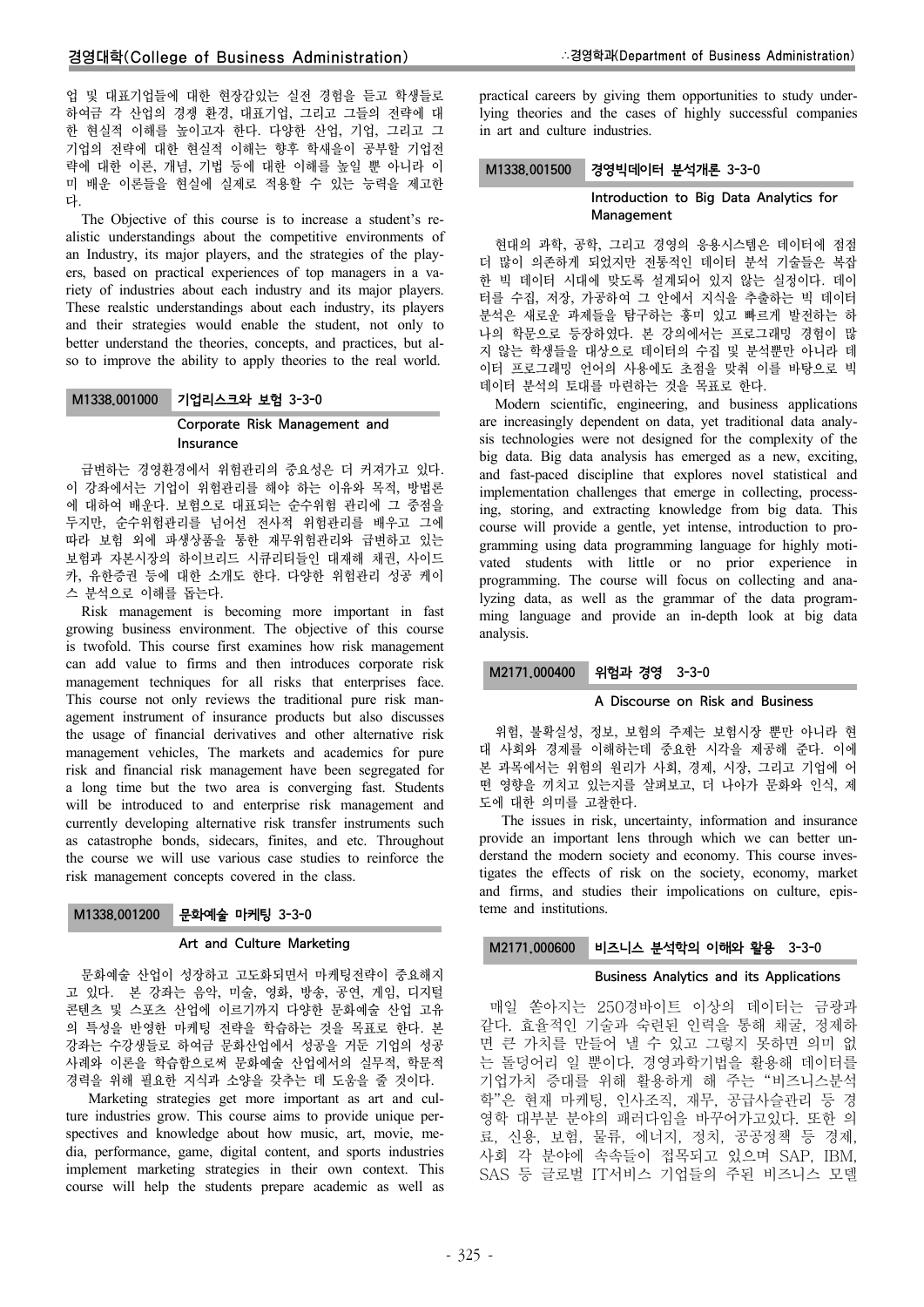로 자리매김하고 있다. 반면 비즈니스분석학의 활용 및 확산에는 경직된 조직문화, 인지과학에 의한 인력대체에 대한 거부감, 개인정보보호 이슈 등과 같은 걸림돌들도 산재해 있다. 이에 본 강의에서는 1) 비즈니스 분석학의 기본적인 방법론을 이해하고 2) 활용 현황 및 이슈를 파 악하여 3) 미래기업경영 환경에 대한 균형 잡힌 식견을 키우는 것을 목표로 한다. 수업 방식은 강의, 토론, 사례 분석, 시뮬레이션 실습 등을 병행하여 진행하고 유관분야 전문가의 초빙강의도 포함한다. 또한 수강생들은 실제 기 업으로부터 비즈니스 분석학 적용 프로젝트를 수주 받아 분석하고 그 결과를 학기말에 발표하게 된다.

Enterprises are flooded with daily generation of enormous amount of data, which can be converted into valuable insights behind every facet of corporate decision making. "Business Analytics", based on various techniques of Management Science discipline, is actively being applied to various areas of management such as marketing, HR, finance, and supply chain management and is making profound impacts on industries such as healthcare, credit, insurance, logistics, energy, politics and public policies. Furthermore, it serves as a cornerstone of global IT service firms such as SAP, IBM and SAS. On the other hand, application of Business Analytics is being hampered by rigid corporate culture, repulsion towards cognitive technologies and privacy issues. The objective of this lecture is 1) to understand the fundamental methodological foundation behind Business Analytics, 2) to follow up with trends and issues on Business Analytics applications and 3) to obtain a balanced insights into future corporate environment that will be reshaped by Business Analytics. The class will employ ecture, discussion, case study, business simulation and invited lectures by industry experts. Also, students will carry out a Business Analytics Application Project issued by relevant practitioners and will present the results at the end of the semester.

# M1338.000200 벤처창업론 3-3-0

# Business Venture and Entrepreneurship

기업가정신이란, 너무 오래된 기성의 시장에서 새로운 가치를 상상하는, 그리고 그것을 구체적 일상으로 구현하는 창업활동이다. 본 수업은 (1) 창업활동 그리고 기업가 정신이 시장경제에서 차지 하는 거시적 역할을 이론적으로 검토하고, (2) 창업활동과 기업가 정신에 영향을 주는 개인 그리고 조직수준의 현상들에 관한 경영 이론을 경영사례와 더불어 학습하는 것을 목표로 한다. 따라서 본 수업의 대상은 단순 생계형 창업이 아니며, 새로운 시장 가치를 창출해 내는, 기회포착형 창업에 한정된다.

Entrepreneurship is a process of forming a new venture out of opportunities that are neglected in the current and old-fashioned economy and imagined by entrepreneurs. This course covers (1) the macro-level policy issues such as the role of entrepreneurial activities in the growth of national economy and (2) individual and organizational level antecedents of entrepreneurial activities together with detailed case study as well as in-depth understanding of relevant managerial theories. Accordingly, this course is not about running a mom and pop store but about forming and managing a high growing venture for novel opportunities.

# M2836.000100 창업론 실습 | 3-3-0

# Entrepreneurship Lab (1)

적어도 창업활동, 기업가정신의 영역은, 지식의 수동적 학습만 으로는 부족하다. 아무리 작은 아이디어라도 구체적 현장에 검증 하는 노력이 쌓여야 기업가정신이 체화될 수 있기 때문이다. 본 수업은 봄학기와 가을학기에 걸쳐 진행되며, 개별 학생들이 10명 의 인원으로 팀을 구성하고, 스스로가 기획한 사업안으로, 직접 창 업활동을 일 년 동안 진행하고, 그 수익을 전액 지역의 비영리기 관에 기부하는 것을 목적으로 한다. 학과는 학생들의 창업활동을 위해 최대 300만원까지 창업운용자금을 지원한다. 창업 활동이 전 략, 인사, 회계, 재무, 마케팅, 생산 제반의 지식을 종합적으로 적 용하는 능력이 필요하기 때문에, 본 수업을 통하여, 학생들은 종합 적 문제 해결 능력을 높이게 된다.

Passive in-class learning is not suitable to the development of entrepreneurship, for whatever idea it will be obtained only through effortful and sustained application of the idea in a real business set-up. This course, a year-long class (i.e., across spring and fall semesters), will require teams of up to 10 students to make their own business proposals, once screened positively, to run business on these proposals, whose profits will be donated to non-for-profit organizations in regional communities. The school will make a loan up to 300 Mills won as the seed money for the students' ventures. As entrepreneurial activities involve the combination and joint- application of diverse functional knowledge such as business strategy, human resources management, finance, marketing, and operations, students will improve an integrative problem solving skill from this course.

# M1338.000300 창업론 실습 II 3-3-0

# Entrepreneurship Lab (2)

창업론 실습은 봄 학기에 개설된 창업론 실습 1과 가을학기에 개설된 창업론 실습 2의 두 과목으로 구성돼 있다. 창업론 실습 2 는 봄학기에 개설된 창업론 실습 1의 연장선으로 진행된다. 개별 학생들이 10명의 인원으로 팀을 구성하고, 스스로가 기획한 사업 안으로, 직접 창업활동을 일 년 동안 진행하고, 그 수익을 전액 지역의 비영리기관에 기부하는 것을 목적으로 한다. 학과는 학생 들의 창업활동을 위해 최대 300만원까지 창업운용자금을 지원한 다. 창업 활동이 전략, 인사, 회계, 재무, 마케팅, 생산 제반의 지 식을 종합적으로 적용하는 능력이 필요하기 때문에, 본 수업을 통 하여, 학생들은 종합적 문제 해결 능력을 높이게 된다

Entrepreneurship Lab consists of two courses: Lab 1 offered in spring semester and Lab 2 in fall semester. Students should take Lab 1 in order to take Lab 2. Every student will be a member of a team of up to 10 students to make her own business proposals, once screened positively, to run business on these proposals, whose profits will be donated to non-for-profit organizations in regional communities. The school will make a loan up to 300 Mills won as the seed money for the students' ventures. As entrepreneurial activities involve the combination and joint- application of diverse functional knowledge such as business strategy, human resources management, finance, marketing, and operations, students will improve an integrative problem solving skill from this course.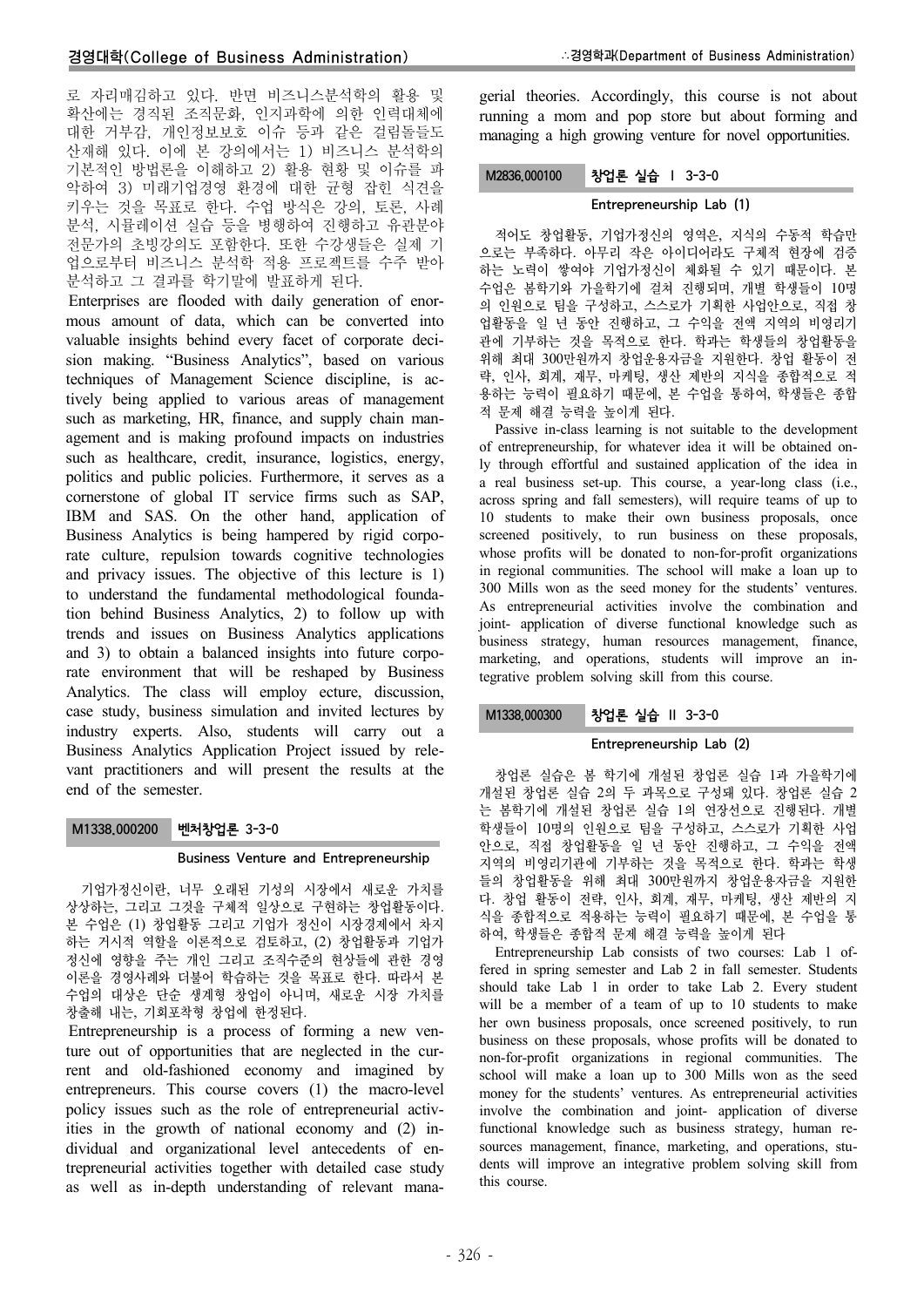## Technology & Opportunities

새롭게 등장하는 기술들은 급변하는 창업 환경에 있어서 사업 의 성패를 결정하는 매우 중요한 요소이다. 신기술을 효과적으로 활용하기 위하여 이들의 동향을 파악하고 이에 따른 새로운 사업 기회를 모색하는 능력은 창업에 매우 중요한 능력이다. 이러한 능 력을 배양하기 위하여 본 과목에서는 최근 기술 동향들을 리뷰해 보고, 신기술을 조직에 흡수, 취득하고 관리하는 방법론을 다룬다. 또한 사례연구 및 실전적 응용을 통하여 실제 사업에 바로 활용가 능한 지식을 습득하는 것을 목표로 한다.

Newly emerging technologies pose a fundamental threat to the success of entrepreneurial activities in the fast-changing market. It is thus important for new entrepreneurs to develop skills and capabilities to identify possible threats and opportunities that arise from the technological trends and to tap into such opportunities or shield themselves against potential threats. This course is designed to improve these skills and capabilities through the state-of-the-art review of the technical trends and the acquisition of relevant models and methods to apply new technologies to entrepreneurial activities. An emphasis is given to actionable knowledge which is obtained from the study of real life business cases and with which students are able to address new business opportunities.

# M1338.000500 디자인 사고와 혁신 3-3-0

#### Design Thinking and Innovation

이 과목에서는 비즈니스의 경쟁우위를 창출하기 위한 새로운 방법으로 대두되고 있는 디자인 사고를 통해 기존 시장기회를 넘 어서는 새로운 혁신기회를 창출하는 방법을 소개한다. 디자인 사 고에 대한 이해를 통해 학생들은, 상상력, 분석력, 그리고 기업가 정신을 총체적으로 이해하여 새로운 가치를 창출하는 방법을 배우 게 된다. 특히, 이 과정은 디자인 사고를 실행하기 필요한 실질적 인 도구와 방법들이 어떻게 활용될 수 있는지를 배움으로써, 새로 운 창업기회를 발굴할 수 있는 역량을 키우는 것을 목표로 한다.

This course focuses on employing design thinking approaches and tools for identifying and implementing innovation and growth opportunities. With this new style of thinking, students will learn how to create values for customers and competitive advantage by combining creativity, analytic skills, and entrepreneurial mindsets. In particular, this course will equip students with a set of design tools and methods to apply design thinking to real problems, thereby enhancing their ability to identify new business opportunities.

## M1338.000600 사회적 기업의 창업 3-3-0

### Social Entrepreneurship

사회적기업(social enterprise)은 수익창출을 목적으로 하는 기 업 경영의 원리를 이용하여, 사회 일반에 도움이 되는 재화와 서 비스를 제공하는 것을 목적으로 하는 대안적 경제제도이다. 경영 의 사회적 책임과 경제적 효율성이라는 두 가지 목적의 균형적 달 성을 추구한다. 특히, 정부 부문의 복지 관련 투자의 비효율성에 대한 비판, 그리고 기존 시민사회 운동의 비효율성에 대한 비판으 로, 그리고 기업가정신을 사회적 책임에 적용하는 새로운 경영기 법으로 각광받고 있다. 본 수업의 목적은 새롭게 조명 받고 있는 사회적 기업과 관련된 경영, 그리고 정책적 이슈들을 조망하고, 실 천적 대안을 구상하는데 있다.

Social enterprise is an alternative economic institution and

social innovation to provide goods and services for the interests of a society in general, i.e., novel social benefits, while leveraging for-profit managerial principles. In doing so, this institution seeks to contribute to apparently conflicting two goals in a balanced manner: social responsibility and economic efficiency. Attention has been increasingly given to this alternative institution as a way of overcoming both the well-known inefficiency of the governmental spending in the social welfare domain and ever-lasting incapacity of non-for-profit organizations to allocate resources efficiently. This course is aimed at examining managerial and policy issues associated with this new economic institution as well as practical solutions to this new form of entrepreneurship.

## M1338.000700 제품 기획론 3-3-0

#### Proof of Concept

본 과목에서는 창업을 위하여 어떻게 새로운 제품을 기획하고 개발하는가를 다룬다. 이를 위하여 문제를 접근하기 위해 필요한 마케팅, R&D, 경영전략 등 다양한 학제간 접근을 모색한다. 또 한, 일반적 지식뿐 아니라 실제 제품을 개발하기 위한 과정을 진 행하는 현실적 방법 및 사례들을 동시에 수업에서 다루게 된다.

This course will cover how to plan and develop new product for new businesses. To this end, interdisciplinary approach is opted for so that diverse subject areas such as marketing, R&D, and management strategy are be dealt with in the course of new product development (NPD). This course will thus address not only the general knowledge of NPD but also the real-life cases as well as actionable solutions to overcome problems associated with NPD.

## M1338.000800 창업론 특강 3-3-0

## Special Topics in Entrepreneurship

개별 산업마다 경쟁의 방식은 다양하다. 본 과목에서는 특정산 업에 특화된 창업경영 개념을 학습한다.

The way that competition unfolds varies across industries. This course seeks to present an in-depth analysis of entrepreneurship in a particular industry.

# M1338.000900 벤처사업 기회연구 3-3-0

## Exploring Opportunities in Business Venture

본 과목에서는 새로운 사업의 기회를 어떻게 포착하고 평가할 것인가를 다루고자 한다. 중요 목적은 새로운 사업기회를 다루거 나 만드는 개념적 틀과 실제 적용을 배우는 것이다. 학생들은 중 요한 산업 요소들, 시장과 경쟁요소, 고객의 니즈를 파악하여, 새 로운 사업기회와 그 실현가능성을 계획하고 평가하는 방법을 배운 다. 세계시장 진출을 위한 글로벌 시장의 특성파악과 진출 전략도 수업에서 다루어질 것이다.

This course concentrates on identifying and evaluating opportunities for new business. The primary purpose is to investigate concepts tools and practices associated with opportunity recognition. Students will explore ways to shape and evaluate the viability of these opportunities by understanding industry factors, market and competitive factors and customer needs. The strategic analyses of characteristics of global markets and entry strategies will be also covered in class.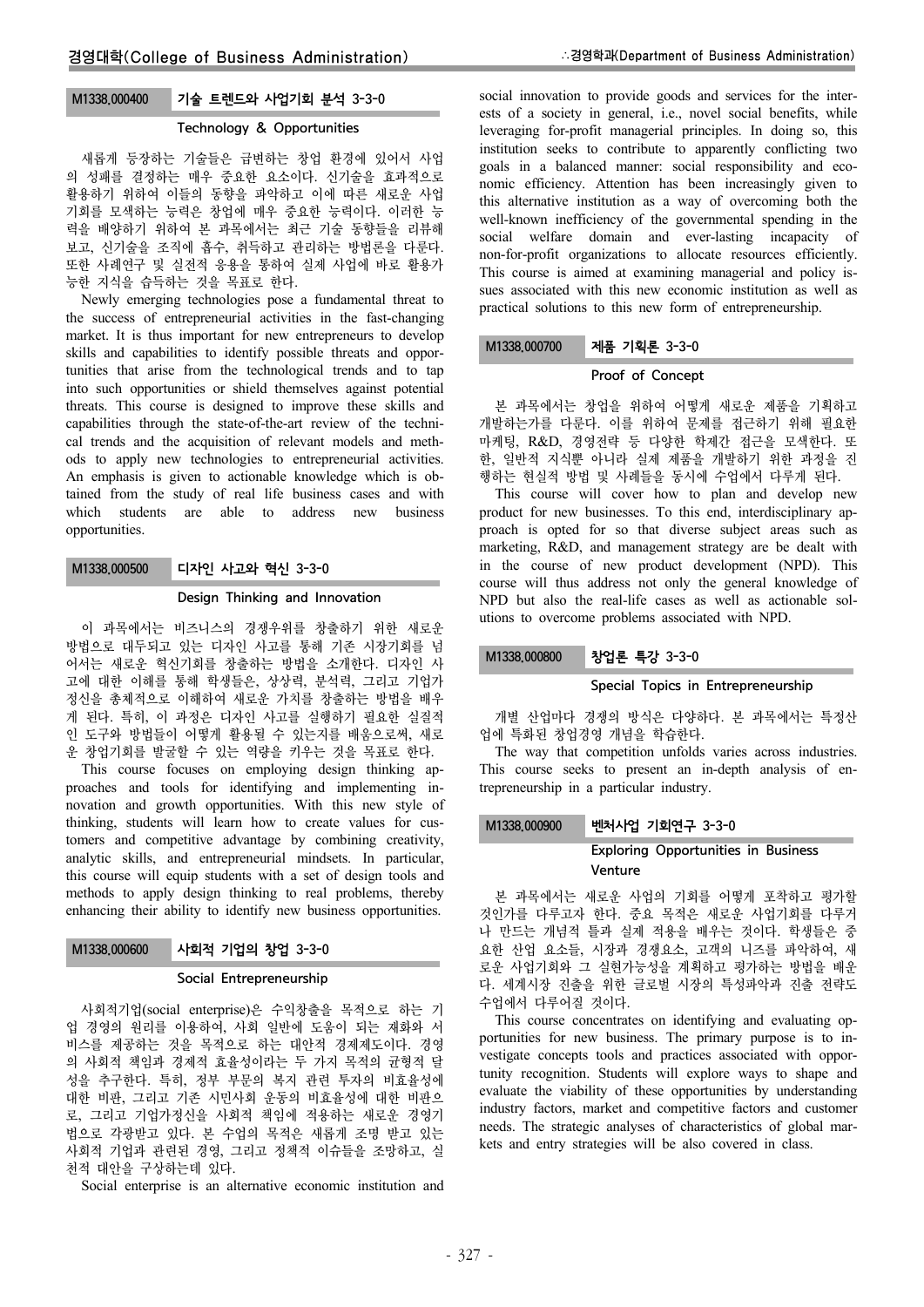# M2836.000200 벤처창업 웹프로그래밍 1 3-1-4

## Web Programming 1 for Entrepreneurship Management

최근 IT선진국을 중심으로 컴퓨터 프로그래밍 교육의 필요성과 중요성이 강조되고 있다. 이는 첨단 IT 산업의 발달과 함께 많은 스타트업이 생겨나면서 능력 있는 프로그래머의 수요가 끊임없이 발생하고 있기 때문이다. 우리나라 또한 글로벌 ICT 트렌드에 발 맞추어 IT기술·서비스를 기반으로 하는 스마트 창업이 크게 성장 하고 있는 추세이다. 이에 웹 프로그래밍 교육은 창업을 시작하려 는 학생들에게 필수적인 요소로 자리매김하고 있다.

본 강좌는 IT 비전공자들을 대상으로 하는 웹 개발 입문과정으 로서 기초적인 웹 개발, 서비스 기획방법, 프로그래밍 언어 등 창 업가로서 요구되는 컴퓨터 프로그래밍과 관련된 이론적 지식뿐만 아니라 기술적 역량을 증진시키고자 한다.

The importance of teaching programming languages is being emphasized centered around IT advanced countries. This is because the demand on skilled programmers is increasing with the growth of high-tech IT industry and startups. Following the global ICT trend, Korea is also experiencing a rise in startups based on IT technology/service. Hence, web programming courses are becoming an essential part for students who are looking to found startups.

This course introduces students whose major is not in Information Technology to some principle concepts of web development, web service project plan and programming languages at an introductory level. The primary goal of this course is to allow students to improve their knowledge of theoretical backgrounds in programming languages and of techniques for managing complex systems.

## M2836.000300 벤처창업 웹프로그래밍 2 3-1-4

## Web Programming 2 for Entrepreneurship Management

최근 IT선진국을 중심으로 컴퓨터 프로그래밍 교육의 필요성과 중요성이 강조되고 있다. 이는 첨단 IT 산업의 발달과 함께 많은 스타트업이 생겨나면서 능력 있는 프로그래머의 수요가 끊임없이 발생하고 있기 때문이다. 우리나라 또한 글로벌 ICT 트렌드에 발 맞추어 IT기술·서비스를 기반으로 하는 스마트 창업이 크게 성장 하고 있는 추세이다. 이에 웹 프로그래밍 교육은 창업을 시작하려 는 학생들에게 필수적인 요소로 자리매김하고 있다.본 강좌는 IT 비전공자들을 대상으로 하는 웹 개발 심화과정으로서 기초과정에 서 습득한 이론과 기술을 기반으로 실제창업과정에서 활용 가능한 실질적 기술을 습득하는 것을 목표로 한다. 또한 본 강좌를 수강 하는 학생들의 창업아이디어를 기반으로 웹 서비스를 개발하고 이 를 고도화 시키는 프로젝트를 진행해 봄으로써 실제창업 과정에서 IT비전공자들이 겪을 수 있는 어려움을 해소시켜주고자 한다.

The importance of teaching programming languages is being emphasized centered around IT advanced countries. This is because the demand on skilled programmers is increasing with the growth of high-tech IT industry and startups. Following the global ICT trend, Korea is also experiencing a rise in startups based on IT technology/service. Hence, web programming courses are becoming an essential part for students who are looking to found startups.

This course introduces students whose major is not in Information Technology to some fundamental concepts of web development at an advanced level.

The primary goal of this course is:

1. To allow students to obtain knowledge that can be ap-

plied virtually in startup settings. 2. To allow students whose major is not in Information Technology to overcome any hardship when founding startups by encouraging the students to develop many ideas, to plan web services and to manage projects.

## M2836,000600 신규 비즈니스모델 개발전략 1 1-2-13

## New Business Model Development Strategy 1

성공적인 벤처창업을 위해서는 창업 아이템의 타당성 분석을 통해 최종아이템을 선정하고, 선정된 창업 아이템의 시장, 고객, 경쟁사, 핵심 경영프로세스 및 수익구조를 분석하여 누가 어떤 가 치를 어느 시장에서 누구에게 어떻게 전달하고 누구로부터 어떻게 수익을 창출할 것인지에 관한 "창업 사업모델(Business Model)" 을 개발하는 것이 매우 중요하다. 본 강좌는 벤처창업에 관심이 있는 학생들을 대상으로 최근 급변하는 글로벌 시장 환경을 분석 하여 시장성 있는 창업아이디어를 개발하고, 사업화하는 방법에 대하여 직 ․ 간접적으로 학습할 수 있는 기회를 제공해 줌으로써 보다 체계적으로 창업사업모델을 개발하고 관리하는 능력을 향상 시키고자 한다.

For successful venture business, it is greatly important to develop a business model, which is regarded who delivers what value to whom in which market, and how to make a profit from whom, by choosing a final item and analyzing the market, customers, competitors, core management process and profit structure. This lecture is for the students who have been interested in start-up business, and understanding rapidly changing global market to invent start-up idea. The idea will be commercialized by taking this course, and the students will also learn how to systematically build the business model and manage it.

## M2836.000700 | 신규 비즈니스모델 개발전략 2 1-2-13

#### New Business Model Development Strategy 2

성공적인 벤처창업을 위해서는 창업 아이템의 타당성 분석을 통해 최종아이템을 선정하고, 선정된 창업 아이템의 시장, 고객, 경쟁사, 핵심 경영프로세스 및 수익구조를 분석하여 누가 어떤 가 치를 어느 시장에서 누구에게 어떻게 전달하고 누구로부터 어떻게 수익을 창출할 것인지에 관한 "창업 사업모델(Business Model)" 을 개발하는 것이 매우 중요하다. 본 강좌는 신규 비즈니스 모델 개발전략1 에서 학습한 이론을 바탕으로 개발된 창업사업모델을 실제 사업화 할 수 있는 창업실습의 기회를 제공해줌으로써 학생 들의 실전 창업에 대한 감각을 향상시키는데 기여하고자한다.

For successful venture business, it is greatly important to develop a business model, which is regarded who delivers what value to whom in which market, and how to make a profit from whom, by choosing a final item and analyzing the market, customers, competitors, core management process and profit structure.

This lecture will contribute to students to improve insights about actual venture business by providing opportunities for students to be able to commercialize their business model which is developed in the course of [New Business Model Development Strategy1].

## M2836.000800 기술사업화 실습 1 1-2-13

Technology Comercialization Practice 1